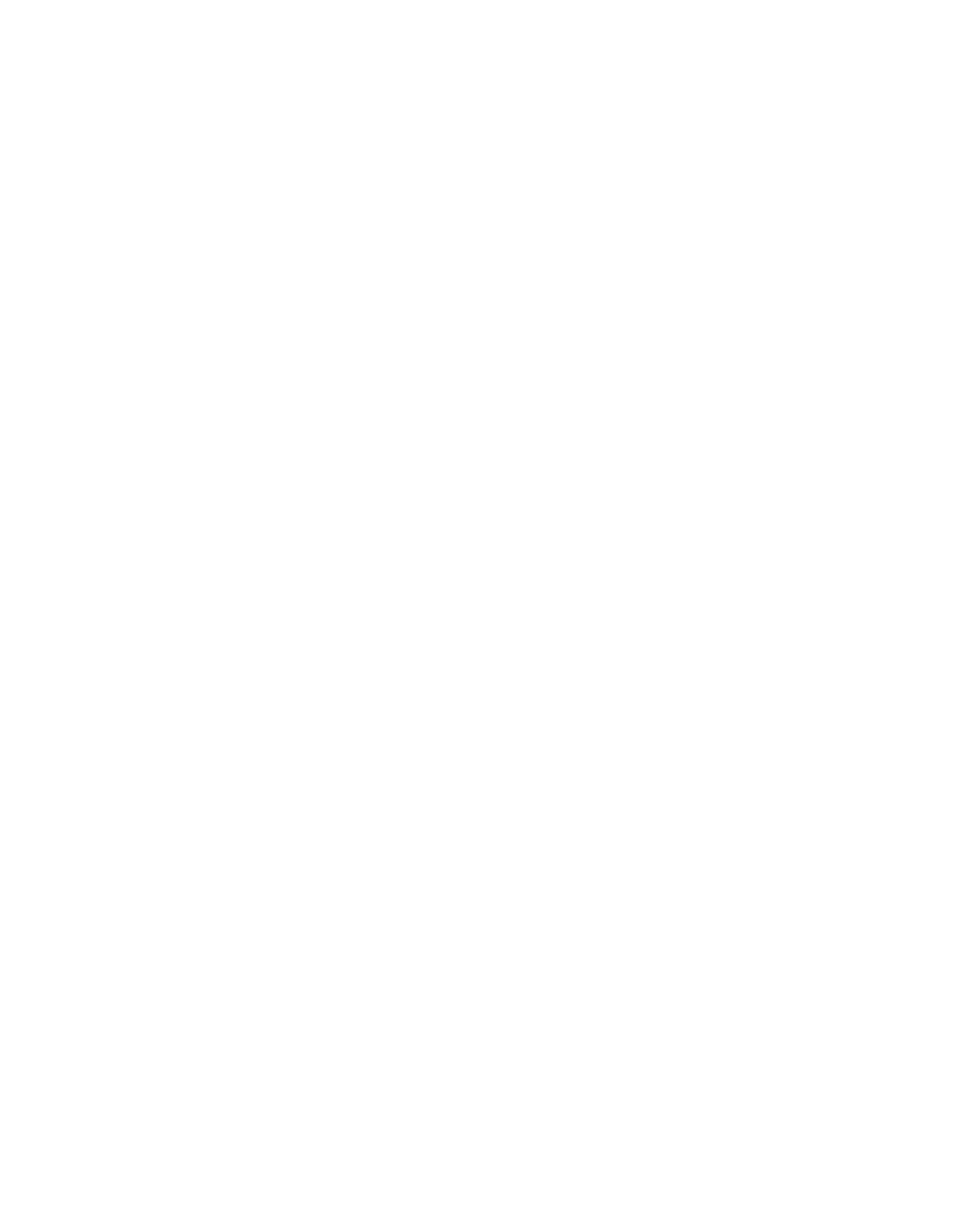## **50th Annual Invitational**

## **Results**

 $\overline{\phantom{a}}$ 

|              | (Girls 19 & Under 200 SC Meter Freestyle Relay) |       |    |                      |                          |                         |
|--------------|-------------------------------------------------|-------|----|----------------------|--------------------------|-------------------------|
|              | Team                                            |       |    | Relay                | <b>Finals Time</b>       |                         |
|              | 2 LH                                            |       |    | A                    | 2:18.58                  |                         |
|              | 1) Ehrnschwender, Anna 15                       |       |    |                      | 2) Baker, Addison 12     |                         |
|              | 3) Wampler, Ellery 12                           |       |    |                      | 4) Wagner, Elise 10      |                         |
|              | 42.78                                           | 33.46 |    | 18.84                | 43.50                    |                         |
| 3            | RH                                              |       |    | C.                   | 2:34.47                  |                         |
|              | 1) Sherman, Maria 8                             |       |    | 2) Olis, Nora 9      |                          |                         |
|              | 3) Scheidegger, Kate 11                         |       |    |                      | 4) Benge, Camilla 13     |                         |
|              | 46.94                                           | 38.48 |    | 34.73                | 34.32                    |                         |
|              | 4 RH                                            |       |    | B                    | 2:38.53                  |                         |
|              | 1) Eichhold, Natalie 8                          |       |    |                      | 2) Newberry, Cadence 10  |                         |
|              | 3) Connelly, Laney 12                           |       |    |                      | 4) Sherman, Colette 14   |                         |
|              | 1:02.98                                         | 27.38 |    | 34.90                | 33.27                    |                         |
| 5            | <b>OSDT</b>                                     |       |    | A                    | 2:45.99                  |                         |
|              | 1) Plumley, Becca 6                             |       |    |                      | 2) Offenburger, Audrey 7 |                         |
|              | 3) Offenburger, Casey 11                        |       |    |                      | 4) Johnston, Hailey 11   |                         |
|              | 1:11.37                                         | 30.99 |    | 33.41                | 30.22                    |                         |
| 6            | <b>RH</b>                                       |       |    | D                    | 2:53.24                  |                         |
|              | 1) Ware, Maya 7                                 |       |    | 2) Miraldi, Ellie 10 |                          |                         |
|              | 3) Moore, Cori 11                               |       |    | 4) Reed, Julia 13    |                          |                         |
|              | 56.76                                           | 44.93 |    | 37.34                | 34.21                    |                         |
|              | Girls 15 & Over 50 SC Meter Freestyle           |       |    |                      |                          |                         |
|              | Name                                            |       |    | <b>AgeTeam</b>       | <b>Finals Time</b>       |                         |
| Finals       |                                                 |       |    |                      |                          |                         |
| $\mathbf{1}$ | Striley, Paige                                  |       | 18 | LH                   |                          | 27.73<br>7              |
| 2            | Scott, Alivia                                   |       | 16 | RH                   |                          | 5<br>28.58              |
| 3            | Rivers, Kasey                                   |       | 15 | LIFE                 |                          | 30.86<br>4              |
| 4            | Chatrath, Samara                                |       | 16 | <b>LIFE</b>          |                          | 3<br>31.71              |
| 5            | Petterson, Margo                                |       | 15 | LH                   |                          | $\overline{2}$<br>32.49 |

#### **Girls 15 & Over 50 SC Meter Freestyle**

|    | Name                 |    | AgeTeam     | <b>Prelim Time</b> |   |
|----|----------------------|----|-------------|--------------------|---|
|    | Preliminaries        |    |             |                    |   |
| 1  | Striley, Paige       | 18 | LH          | 29.07              | q |
| 2  | Scott, Alivia        | 16 | <b>RH</b>   | 29.86              | q |
| 3  | Rivers, Kasey        | 15 | <b>LIFE</b> | 30.99              | q |
| 4  | Trokhan, Lena        | 15 | <b>NLH</b>  | 31.24              | q |
| 5  | Chatrath, Samara     | 16 | <b>LIFE</b> | 31.72              | q |
| 6  | Sherman, Clare       | 17 | <b>RH</b>   | 32.12              | q |
| 7  | Petterson, Margo     | 15 | LH          | 32.33              |   |
| 8  | Koshy, Ella          | 16 | <b>LIFE</b> | 32.63              |   |
| 9  | Newberry, Sarah      | 17 | <b>RH</b>   | 32.91              |   |
| 10 | Leiss, Abby Jo       | 17 | <b>RH</b>   | 33.13              |   |
| 11 | Campbell, Carly      | 17 | <b>RH</b>   | 33.83              |   |
| 12 | Lawrence, Brookelynn | 17 | <b>OSDT</b> | 34.12              |   |
| 13 | Strack, Kaitlyn      | 17 | <b>RH</b>   | 34.41              |   |
| 14 | Grant, Alex          | 16 | <b>NLH</b>  | 34.46              |   |
| 15 | Simon, Jillian       | 17 | LH          | 34.49              |   |
| 16 | Craig, Kendall       | 15 | LH          | 34.72              |   |
| 17 | Haughin, Elise       | 15 | <b>RH</b>   | 34.74              |   |
| 18 | Brown, Julia         | 16 | <b>RH</b>   | 34.99              |   |
| 19 | Ruther, Tabitha      | 15 | <b>RH</b>   | 35.78              |   |
| 20 | Albanese, Ashleigh   | 17 | HY          | 36.12              |   |
| 21 | Burns, Kenzie        | 15 | <b>RH</b>   | 36.22              |   |

6 Sherman, Clare 17 RH 33.06 1

|               | 22 Wood, Annika                        |       |    | 16 RH   | 36.84              |   |
|---------------|----------------------------------------|-------|----|---------|--------------------|---|
|               | 23 Sherman, Jillian                    |       |    | 15 RH   | 37.48              |   |
| 24            | Iames, Ava                             |       |    | 15 RH   | 37.59              |   |
|               | 25 Ehrnschwender, Anna                 |       |    | 15 LH   | 38.48              |   |
|               | 26 Schuster, Katie                     |       |    | 15 RH   | 39.22              |   |
| 27            | Sheldrick, Kaityn                      |       |    | 15 RH   | 44.29              |   |
|               | 28 Leiss, Ashley                       |       | 15 | RH      | 44.84              |   |
|               |                                        |       |    |         |                    |   |
|               | Girls 15 & Over 200 SC Meter Freestyle |       |    |         |                    |   |
|               | Name                                   |       |    | AgeTeam | <b>Finals Time</b> |   |
| <b>Finals</b> |                                        |       |    |         |                    |   |
| 1             | Scott, Alivia                          |       |    | 16 RH   | 2:17.18            | 7 |
|               | 30.91                                  | 34.45 |    | 36.08   | 35.74              |   |
| 2             | Koshy, Ella                            |       |    | 16 LIFE | 2:30.93            | 5 |
|               | 34.66                                  | 38.13 |    | 39.38   | 38.76              |   |

| 3 | Wazyniak, Madilyn |       |    | 14 RH     |       | 2:46.02 | 4 |
|---|-------------------|-------|----|-----------|-------|---------|---|
|   | 35.22             | 42.68 |    | 45.90     | 42.22 |         |   |
|   | Iames, Ava        |       |    | 15 RH     |       | 2:54.55 | 3 |
|   | 39.13             | 44.03 |    | 45.71     | 45.68 |         |   |
|   | 5 Strack, Kaitlyn |       | 17 | <b>RH</b> |       | 3:02.68 | 2 |
|   | 38.30             | 45.18 |    | 44.15     | 55.05 |         |   |

## **Girls 15 & Over 200 SC Meter Freestyle**

|   | Name              |       |    | AgeTeam   |       | <b>Prelim Time</b> |   |  |
|---|-------------------|-------|----|-----------|-------|--------------------|---|--|
|   | Preliminaries     |       |    |           |       |                    |   |  |
| 1 | Scott, Alivia     |       | 16 | <b>RH</b> |       | 2:19.33            | q |  |
|   | 31.57             | 34.75 |    | 35.91     | 37.10 |                    |   |  |
| 2 | Koshy, Ella       |       | 16 | LIFE      |       | 2:32.25            | q |  |
|   | 35.04             | 39.32 |    | 39.63     | 38.26 |                    |   |  |
| 3 | Wazyniak, Madilyn |       | 14 | RH        |       | 2:43.32            | q |  |
|   | 34.97             | 41.77 |    | 44.31     | 42.27 |                    |   |  |
| 4 | Iames, Ava        |       |    | 15 RH     |       | 2:53.50            | q |  |
|   | 39.62             | 44.19 |    | 45.42     | 44.27 |                    |   |  |
| 5 | Strack, Kaitlyn   |       | 17 | RH        |       | 3:02.85            | q |  |
|   | 38.28             | 46.73 |    | 50.30     | 47.54 |                    |   |  |
| 6 | Schuster, Katie   |       | 15 | RH        |       | 3:15.92            | q |  |
|   | 41.82             | 48.07 |    | 53.17     | 52.86 |                    |   |  |

#### **Girls 15 & Over 50 SC Meter Backstroke**

|               | Name                                   |    | AgeTeam     | <b>Finals Time</b> |   |
|---------------|----------------------------------------|----|-------------|--------------------|---|
| <b>Finals</b> |                                        |    |             |                    |   |
| 1             | Scott, Alivia                          | 16 | RH          | 32.00              | 7 |
| 2             | Kuertz, Maria                          | 17 | <b>OSDT</b> | 33.48              | 5 |
| 3             | Koshy, Ella                            | 16 | LIFE        | 36.41              | 4 |
| 4             | Rivers, Kasey                          | 15 | <b>LIFE</b> | 38.25              | 3 |
| 5             | Simon, Jillian                         | 17 | LH.         | 39.68              | 2 |
| 6             | Newberry, Sarah                        | 17 | RH          | 40.22              | 1 |
|               | Girls 15 & Over 50 SC Meter Backstroke |    |             |                    |   |
|               | Name                                   |    | AgeTeam     | Prelim Time        |   |
|               | <b>Preliminaries</b>                   |    |             |                    |   |
| 1             | Scott, Alivia                          | 16 | <b>RH</b>   | 32.25              | q |
| 2             | Kuertz, Maria                          | 17 | <b>OSDT</b> | 33.99              | q |
| 3             | Koshy, Ella                            | 16 | LIFE        | 36.36              | q |
| 4             | Rivers, Kasey                          | 15 | <b>LIFE</b> | 37.80              | q |
| 5             | Lawrence, Brookelynn                   | 17 | <b>OSDT</b> | 38.51              | q |
| 6             | Simon, Jillian                         | 17 | LH          | 39.98              | q |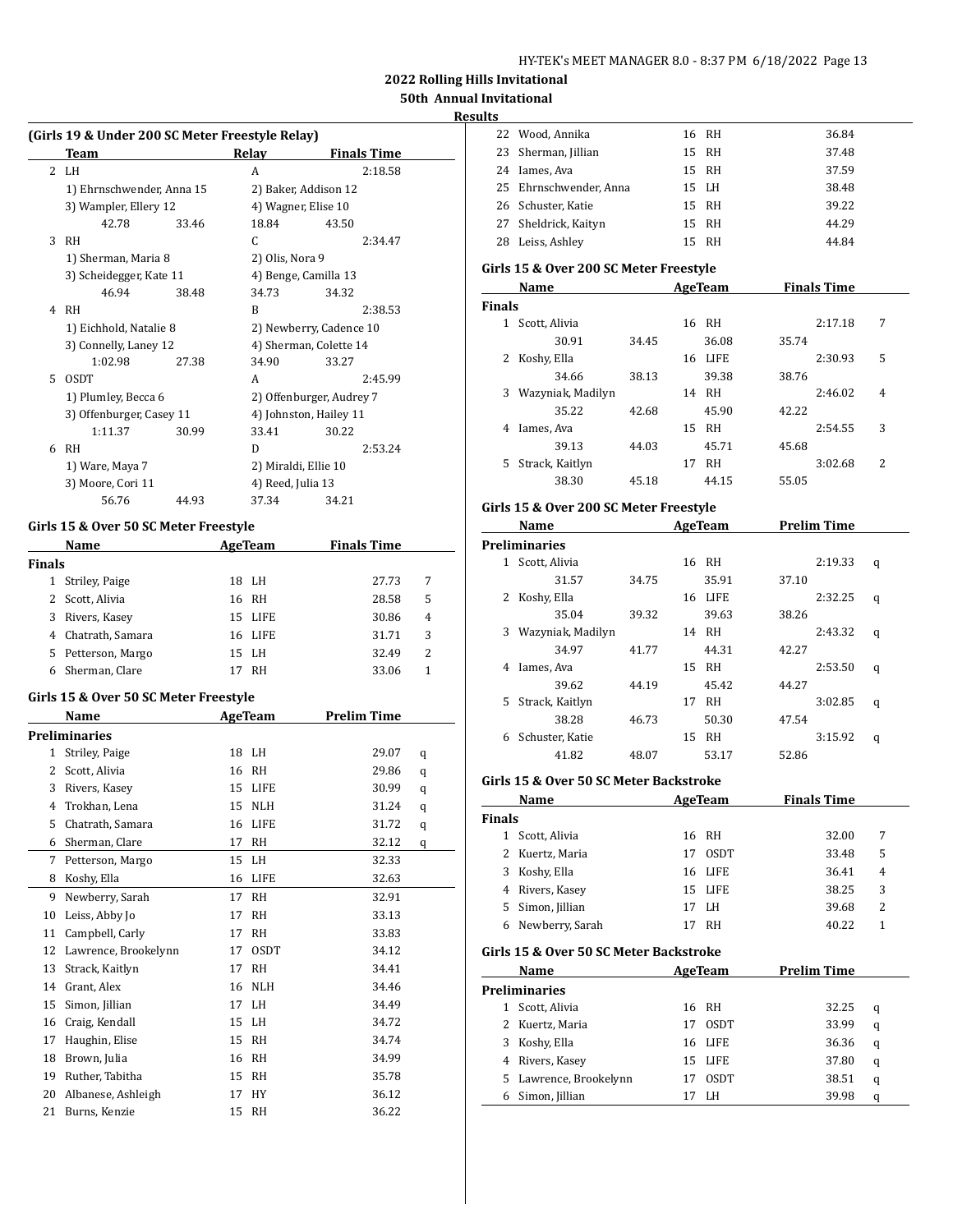| HY-TEK's MEET MANAGER 8.0 - 8:37 PM  6/18/2022  Page 14 |  |  |  |
|---------------------------------------------------------|--|--|--|
|---------------------------------------------------------|--|--|--|

5 Sherman, Clare 17 RH 35.37 2

**2022 Rolling Hills Invitational**

## **50th Annual Invitational Results**

| Preliminaries  (Girls 15 & Over 50 SC Meter Backstroke) |                                          |    |                |                    |   |
|---------------------------------------------------------|------------------------------------------|----|----------------|--------------------|---|
|                                                         | Name                                     |    | AgeTeam        | <b>Prelim Time</b> |   |
| 7                                                       | Newberry, Sarah                          | 17 | RH             | 40.29              |   |
|                                                         | 8 Craig, Kendall                         | 15 | LH             | 41.42              |   |
| 9.                                                      | Ruther, Tabitha                          | 15 | RH             | 41.55              |   |
|                                                         | 10 Burns, Kenzie                         | 15 | RH             | 42.11              |   |
|                                                         | 11 Chatrath, Samara                      |    | 16 LIFE        | 43.15              |   |
|                                                         | 12 Leiss, Abby Jo                        | 17 | RH             | 43.44              |   |
|                                                         | 13 Iames, Ava                            | 15 | RH             | 44.11              |   |
|                                                         | 14 Albanese, Ashleigh                    | 17 | HY             | 44.12              |   |
|                                                         | 15 Haughin, Elise                        | 15 | RH             | 44.31              |   |
|                                                         | 16 Sherman, Jillian                      | 15 | RH             | 47.94              |   |
| 17                                                      |                                          | 15 | RH             | 52.89              |   |
|                                                         | Sheldrick, Kaityn                        |    |                |                    |   |
| 18                                                      | Leiss, Ashley                            | 15 | RH             | 55.53              |   |
|                                                         | Girls 15 & Over 50 SC Meter Breaststroke |    |                |                    |   |
|                                                         | Name                                     |    | <b>AgeTeam</b> | <b>Finals Time</b> |   |
| <b>Finals</b>                                           |                                          |    |                |                    |   |
|                                                         | 1 Striley, Paige                         | 18 | LH             | 36.12              | 7 |
|                                                         | 2 Chatrath, Samara                       | 16 | <b>LIFE</b>    | 42.39              | 5 |
| 3                                                       | Sherman, Clare                           | 17 | RH             | 42.94              | 4 |
|                                                         | 4 Brown, Julia                           | 16 | RH             | 43.56              | 3 |
|                                                         | 5 Craig, Kendall                         | 15 | LH             | 43.69              | 2 |
| 6                                                       | Strack, Kaitlyn                          | 17 | RH             | 45.61              | 1 |
|                                                         |                                          |    |                |                    |   |
|                                                         | Girls 15 & Over 50 SC Meter Breaststroke |    |                |                    |   |
|                                                         | Name                                     |    | <b>AgeTeam</b> | <b>Prelim Time</b> |   |
|                                                         | <b>Preliminaries</b>                     |    |                |                    |   |
| 1                                                       | Striley, Paige                           | 18 | LH             | 36.28              | q |
|                                                         | 2 Chatrath, Samara                       | 16 | LIFE           | 42.81              | q |
| 3                                                       | Sherman, Clare                           | 17 | RH             | 42.88              | q |
| 4                                                       | Craig, Kendall                           | 15 | LH             | 43.25              | q |
| 5                                                       | Brown, Julia                             | 16 | RH             | 43.86              | q |
| 6                                                       | Strack, Kaitlyn                          | 17 | RH             | 45.34              | q |
| 7                                                       | Lawrence, Brookelynn                     | 17 | <b>OSDT</b>    | 45.93              |   |
| 8                                                       | Newberry, Sarah                          | 17 | RH             | 45.95              |   |
| 9                                                       | Campbell, Carly                          | 17 | RH             | 46.17              |   |
| 10                                                      | Haughin, Elise                           | 15 | RH             | 46.90              |   |
| 11                                                      | Burns, Kenzie                            | 15 | RH             | 47.04              |   |
| 12                                                      | Ehrnschwender, Anna                      | 15 | LH             | 47.77              |   |
| 13                                                      | Petterson, Margo                         | 15 | LH             | 48.99              |   |
| 14                                                      | Wood, Annika                             | 16 | RH             | 49.79              |   |
| 15                                                      | Leiss, Abby Jo                           | 17 | RH             | 49.83              |   |
| 16                                                      | Ruther, Tabitha                          | 15 | RH             | 50.04              |   |
| 17                                                      | Schuster, Katie                          | 15 | RH             | 50.92              |   |
| 18                                                      | Sheldrick, Kaityn                        | 15 | RH             | 51.88              |   |
| 19                                                      | Leiss, Ashley                            | 15 | RH             | 1:02.02            |   |
| ---                                                     | Sherman, Jillian                         | 15 | RH             | DQ                 |   |
|                                                         | Girls 15 & Over 50 SC Meter Butterfly    |    |                |                    |   |
|                                                         |                                          |    |                |                    |   |
|                                                         | Name                                     |    | AgeTeam        | <b>Finals Time</b> |   |
| <b>Finals</b>                                           |                                          |    |                |                    |   |
| 1                                                       | Striley, Paige                           | 18 | LH             | 29.83              | 7 |
| 2                                                       | Kuertz, Maria                            | 17 | 0SDT           | 32.62              | 5 |
| 3                                                       | Rivers, Kasey                            | 15 | LIFE           | 33.24              | 4 |
| 4                                                       | Koshy, Ella                              | 16 | LIFE           | 34.28              | 3 |

|        | 6 Newberry, Sarah                     |       |    | 17 RH          | 36.37              | 1 |
|--------|---------------------------------------|-------|----|----------------|--------------------|---|
|        | Girls 15 & Over 50 SC Meter Butterfly |       |    |                |                    |   |
|        | Name                                  |       |    | <b>AgeTeam</b> | <b>Prelim Time</b> |   |
|        | <b>Preliminaries</b>                  |       |    |                |                    |   |
|        | 1 Striley, Paige                      |       |    | 18 LH          | 30.91              | q |
|        | 2 Kuertz, Maria                       |       | 17 | <b>OSDT</b>    | 32.99              | q |
|        | 3 Koshy, Ella                         |       |    | 16 LIFE        | 34.23              | q |
|        | 4 Rivers, Kasey                       |       |    | 15 LIFE        | 35.11              |   |
|        | 5 Sherman, Clare                      |       |    | 17 RH          | 35.45              | q |
|        | 6 Newberry, Sarah                     |       | 17 | RH             | 36.31              | q |
|        | 7 Campbell, Carly                     |       | 17 | <b>RH</b>      | 37.42              | q |
|        |                                       |       |    |                |                    |   |
|        | 8 Wood, Annika                        |       |    | 16 RH          | 38.12              |   |
|        | 9 Simon, Jillian                      |       |    | 17 LH          | 38.49              |   |
|        | 10 Iames, Ava                         |       |    | 15 RH          | 40.00              |   |
|        | 11 Ruther, Tabitha                    |       |    | 15 RH          | 41.11              |   |
|        | 12 Albanese, Ashleigh                 |       |    | 17 HY          | 42.03              |   |
|        | 13 Haughin, Elise                     |       |    | 15 RH          | 44.78              |   |
|        | 14 Sherman, Jillian                   |       |    | 15 RH          | 46.74              |   |
|        | Girls 15 & Over 100 SC Meter IM       |       |    |                |                    |   |
|        | Name                                  |       |    | AgeTeam        | <b>Finals Time</b> |   |
| Finals |                                       |       |    |                |                    |   |
|        | 1 Striley, Paige                      |       |    | 18 LH          | 1:08.58            | 7 |
|        | 31.44                                 | 37.14 |    |                |                    |   |
|        | 2 Rivers, Kasev                       |       |    | 15 LIFE        | 1:17.56            | 5 |
|        | 35.89                                 | 41.67 |    |                |                    |   |
|        | 3 Kuertz, Maria                       |       |    | 17 OSDT        | 1:17.69            | 4 |
|        | 34.10                                 | 43.59 |    |                |                    |   |
|        | 4 Sherman, Clare                      |       |    | 17 RH          | 1:24.18            | 3 |
|        | 37.98                                 | 46.20 |    |                |                    |   |
|        | 5 Brown, Julia                        |       |    | 16 RH          | 1:29.59            | 2 |
| ---    | Scott, Alivia                         |       |    | 16 RH          | DQ                 |   |
|        | 32.77                                 | 40.32 |    |                |                    |   |
|        |                                       |       |    |                |                    |   |
|        | Girls 15 & Over 100 SC Meter IM       |       |    |                |                    |   |
|        | <b>Name</b>                           |       |    | AgeTeam        | <b>Prelim Time</b> |   |
|        | Preliminaries                         |       |    |                |                    |   |
|        | 1 Striley, Paige                      |       |    | 18 LH          | 1:10.88            | q |
|        | 32.65                                 | 38.23 |    |                |                    |   |
|        | 2 Scott, Alivia                       |       |    | 16 RH          | 1:13.27            | q |
|        | 33.33                                 | 39.94 |    |                |                    |   |
| 3      | Kuertz, Maria                         |       |    | 17 OSDT        | 1:17.45            | q |
|        | 34.53                                 | 42.92 |    |                |                    |   |
| 4      | Rivers, Kasey                         |       | 15 | <b>LIFE</b>    | 1:21.40            | q |
|        | 37.71                                 | 43.69 |    |                |                    |   |
| 5.     | Sherman, Clare                        |       | 17 | RH             | 1:21.90            | q |
|        | 36.36                                 | 45.54 |    |                |                    |   |
| 6      | Trokhan, Lena                         |       | 15 | <b>NLH</b>     | 1:24.41            | q |
|        | 38.88                                 | 45.53 |    |                |                    |   |
| 7      | Brown, Julia                          |       |    | 16 RH          | 1:26.92            |   |
|        | 42.69                                 | 44.23 |    |                |                    |   |
| 8      | Campbell, Carly                       |       | 17 | RH             | 1:28.20            |   |
|        | 38.86                                 | 49.34 |    |                |                    |   |
|        |                                       |       |    |                |                    |   |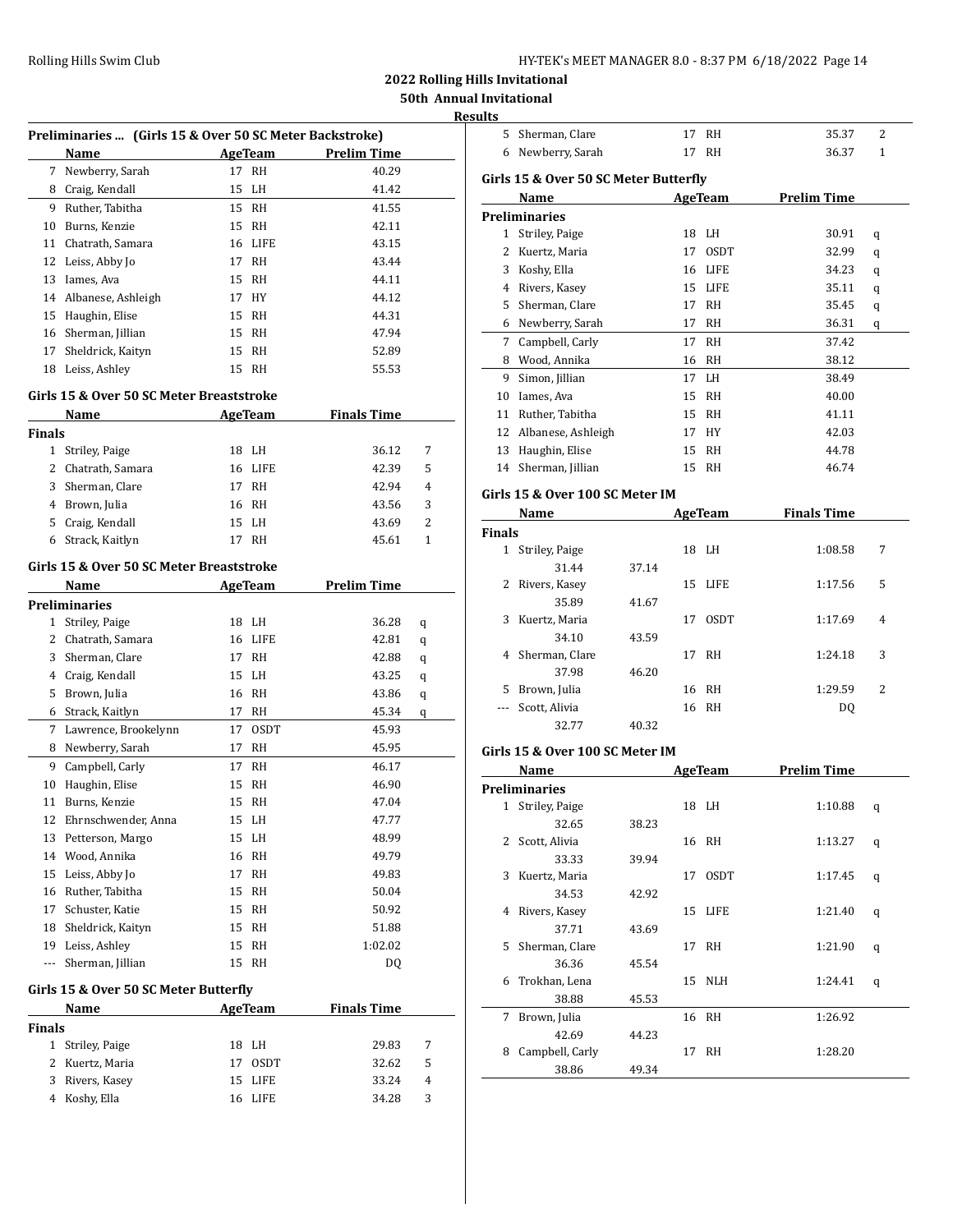| HY-TEK's MEET MANAGER 8.0 - 8:37 PM 6/18/2022 Page 15 |  |  |  |  |
|-------------------------------------------------------|--|--|--|--|
|-------------------------------------------------------|--|--|--|--|

**Results**

## **Preliminaries ... (Girls 15 & Over 100 SC Meter IM)**

|    | Name                   |         | <b>AgeTeam</b> | <b>Prelim Time</b> |
|----|------------------------|---------|----------------|--------------------|
| 9. | Lawrence, Brookelynn   |         | 17 OSDT        | 1:28.46            |
|    | 40.10                  | 48.36   |                |                    |
| 10 | Simon, Jillian         |         | 17 LH          | 1:28.54            |
|    | 38.91                  | 49.63   |                |                    |
|    | 11 Chatrath, Samara    |         | 16 LIFE        | 1:29.60            |
|    | 41.37                  | 48.23   |                |                    |
|    | 12 Burns, Kenzie       |         | 15 RH          | 1:31.32            |
|    | 41.83                  | 49.49   |                |                    |
|    | 13 Leiss, Abby Jo      |         | 17 RH          | 1:31.83            |
|    | 41.62                  | 50.21   |                |                    |
|    | 14 Grant, Alex         |         | 16 NLH         | 1:31.98            |
|    | 40.47                  | 51.51   |                |                    |
|    | *15 Albanese, Ashleigh |         | 17 HY          | 1:33.43            |
|    | 41.38                  | 52.05   |                |                    |
|    | *15 Strack, Kaitlyn    |         | 17 RH          | 1:33.43            |
|    | 42.69                  | 50.74   |                |                    |
|    | 17 Wood, Annika        |         | 16 RH          | 1:35.76            |
|    | 42.69                  | 53.07   |                |                    |
|    | 18 Ehrnschwender, Anna |         | 15 LH          | 1:37.43            |
|    | 44.93                  | 52.50   |                |                    |
|    | 19 Sheldrick, Kaityn   |         | 15 RH          | 1:46.36            |
|    | 50.49                  | 55.87   |                |                    |
|    | Leiss, Ashley          |         | 15 RH          | DO.                |
|    | 53.57                  | 1:05.96 |                |                    |

## **Girls 15 & Over 200 SC Meter Freestyle Relay**

|              | Team                    |       | Relay                  | <b>Finals Time</b>         |    |
|--------------|-------------------------|-------|------------------------|----------------------------|----|
| $\mathbf{1}$ | LH.                     |       | A                      | 2:10.00                    | 14 |
|              | 1) Petterson, Margo 15  |       | 2) Craig, Kendall 15   |                            |    |
|              | 3) Simon, Jillian 17    |       | 4) Striley, Paige 18   |                            |    |
|              | 32.81                   | 34.07 | 35.72                  | 27.40                      |    |
| 2            | <b>RH</b>               |       | A                      | 2:11.58                    | 10 |
|              | 1) Newberry, Sarah 17   |       | 2) Sherman, Clare 17   |                            |    |
|              | 3) Campbell, Carly 17   |       | 4) Scott, Alivia 16    |                            |    |
|              | 34.61                   | 32.35 | 35.62                  | 29.00                      |    |
| 3            | <b>OSDT</b>             |       | A                      | 2:14.79                    | 8  |
|              | 1) Kuertz, Maria 17     |       |                        | 2) Lawrence, Brookelynn 17 |    |
|              | 3) Yanez, Serena 13     |       | 4) Curry, Abbie 14     |                            |    |
|              | 31.01                   | 34.24 | 41.99                  | 27.55                      |    |
| 4            | RH                      |       | B                      | 2:23.70                    | 6  |
|              | 1) Iames, Ava 15        |       | 2) Ruther, Tabitha 15  |                            |    |
|              | 3) Haughin, Elise 15    |       | 4) Brown, Julia 16     |                            |    |
|              | 38.79                   | 39.97 | 30.70                  | 34.24                      |    |
| 5            | <b>RH</b>               |       | C                      | 2:30.55                    | 4  |
|              | 1) Burns, Kenzie 15     |       | 2) Leiss, Ashley 15    |                            |    |
|              | 3) Leiss, Abby Jo 17    |       | 4) Wood, Annika 16     |                            |    |
|              | 35.25                   | 44.32 | 34.52                  | 36.46                      |    |
| 6            | <b>RH</b>               |       | D                      | 2:35.17                    | 2  |
|              | 1) Schuster, Katie 15   |       | 2) Sherman, Jillian 15 |                            |    |
|              | 3) Sheldrick, Kaityn 15 |       | 4) Strack, Kaitlyn 17  |                            |    |
|              | 39.51                   | 38.36 | 43.39                  | 33.91                      |    |
|              |                         |       |                        |                            |    |

|              | Girls 15 & Over 200 SC Meter Medley Relay |       |                    |                        |    |
|--------------|-------------------------------------------|-------|--------------------|------------------------|----|
|              | Team                                      |       | Relay              | <b>Finals Time</b>     |    |
| $\mathbf{1}$ | <b>RH</b>                                 |       | A                  | 2:21.70                | 14 |
|              | 1) Scott, Alivia 16                       |       |                    | 2) Sherman, Clare 17   |    |
|              | 3) Campbell, Carly 17                     |       |                    | 4) Newberry, Sarah 17  |    |
|              | 31.45                                     | 42.10 | 36.07              | 32.08                  |    |
|              | $2$ LH                                    |       | A                  | 2:22.70                | 10 |
|              | 1) Simon, Jillian 17                      |       |                    | 2) Craig, Kendall 15   |    |
|              | 3) Striley, Paige 18                      |       |                    | 4) Petterson, Margo 15 |    |
|              | 39.97                                     | 42.47 | 28.87              | 31.39                  |    |
| 3            | <b>RH</b>                                 |       | C                  | 2:40.26                | 8  |
|              | 1) Haughin, Elise 15                      |       |                    | 2) Burns, Kenzie 15    |    |
|              | 3) Strack, Kaitlyn 17                     |       |                    | 4) Leiss, Abby Jo 17   |    |
|              | 42.17                                     | 46.69 | 39.83              | 31.57                  |    |
| 4            | <b>RH</b>                                 |       | D                  | 2:55.46                | 6  |
|              | 1) Leiss, Ashley 15                       |       |                    | 2) Schuster, Katie 15  |    |
|              | 3) Sheldrick, Kaityn 15                   |       |                    | 4) Sherman, Jillian 15 |    |
|              | 49.23                                     | 43.07 | 46.22              | 36.94                  |    |
|              | <b>RH</b>                                 |       | B                  | DQ                     |    |
|              | 1) Ruther, Tabitha 15                     |       | 2) Brown, Julia 16 |                        |    |
|              | 3) Wood, Annika 16                        |       | 4) Iames, Ava 15   |                        |    |
|              | 41.57                                     | 43.32 | 37.87              | 36.33                  |    |
|              |                                           |       |                    |                        |    |

## **Boys 6 & Under 25 SC Meter Freestyle**

|        | Meet:         | $18.85 * 6/1/1987$ |             | Brink Ciferri, Oxford |   |
|--------|---------------|--------------------|-------------|-----------------------|---|
|        | Name          |                    | AgeTeam     | <b>Finals Time</b>    |   |
| Finals |               |                    |             |                       |   |
|        | Sens, Weston  | 6                  | 0SDT        | 23.60                 | 7 |
|        | Hopper, Ethan | 6                  | <b>WETH</b> | 26.49                 | 5 |
| 3      | Brown, Cooper | 6                  | <b>RH</b>   | 29.67                 | 4 |
| 4      | Sims, Graham  | 6                  | LH.         | 31.08                 | 3 |
| 5.     | Pyles, Lucas  | 6                  | <b>WETH</b> | 31.97                 | 2 |
| 6      | Smith, Izaak  | 6                  | HY          | 33.79                 |   |

#### **Boys 6 & Under 25 SC Meter Freestyle**

|     | Meet:                | $18.85 * 6/1/1987$ |             | Brink Ciferri, Oxford |   |
|-----|----------------------|--------------------|-------------|-----------------------|---|
|     | Name                 |                    | AgeTeam     | <b>Prelim Time</b>    |   |
|     | <b>Preliminaries</b> |                    |             |                       |   |
| 1   | Hopper, Ethan        | 6                  | WETH        | 24.61                 | q |
| 2   | Sens, Weston         | 6                  | <b>OSDT</b> | 26.60                 | q |
| 3   | Brown, Cooper        | 6                  | <b>RH</b>   | 32.48                 | q |
| 4   | Pyles, Lucas         | 6                  | WETH        | 33.28                 | q |
| 5   | Smith, Izaak         | 6                  | HY          | 34.71                 | q |
| 6   | Sims, Graham         | 6                  | LH          | 36.27                 | q |
| 7   | Saunders, Dominic    | 6                  | HY          | 37.55                 |   |
| 8   | Ebben, Walt          | 6                  | RH          | 40.34                 |   |
| 9   | Patterson, Hudson    | 5                  | HY          | 42.14                 |   |
| 10  | Schwecke, Zion       | 6                  | <b>RH</b>   | 44.24                 |   |
| 11  | Wilhelm, Nolan       | 6                  | RH          | 44.63                 |   |
| 12  | Postell, Theo        | 6                  | RH          | 45.82                 |   |
| 13  | Sheldrick, Henry     | 6                  | <b>RH</b>   | 51.65                 |   |
| 14  | Postell, Josh        | 6                  | <b>RH</b>   | 52.48                 |   |
| 15  | Campbell, Max        | 6                  | RH          | 1:07.94               |   |
| --- | Pate, Harry          | 5                  | <b>RH</b>   | DQ                    |   |
|     | Klosterman, Ben      | 6                  | <b>RH</b>   | DQ                    |   |
|     | Issa, Alexander      | 6                  | LH          | DQ                    |   |
|     |                      |                    |             |                       |   |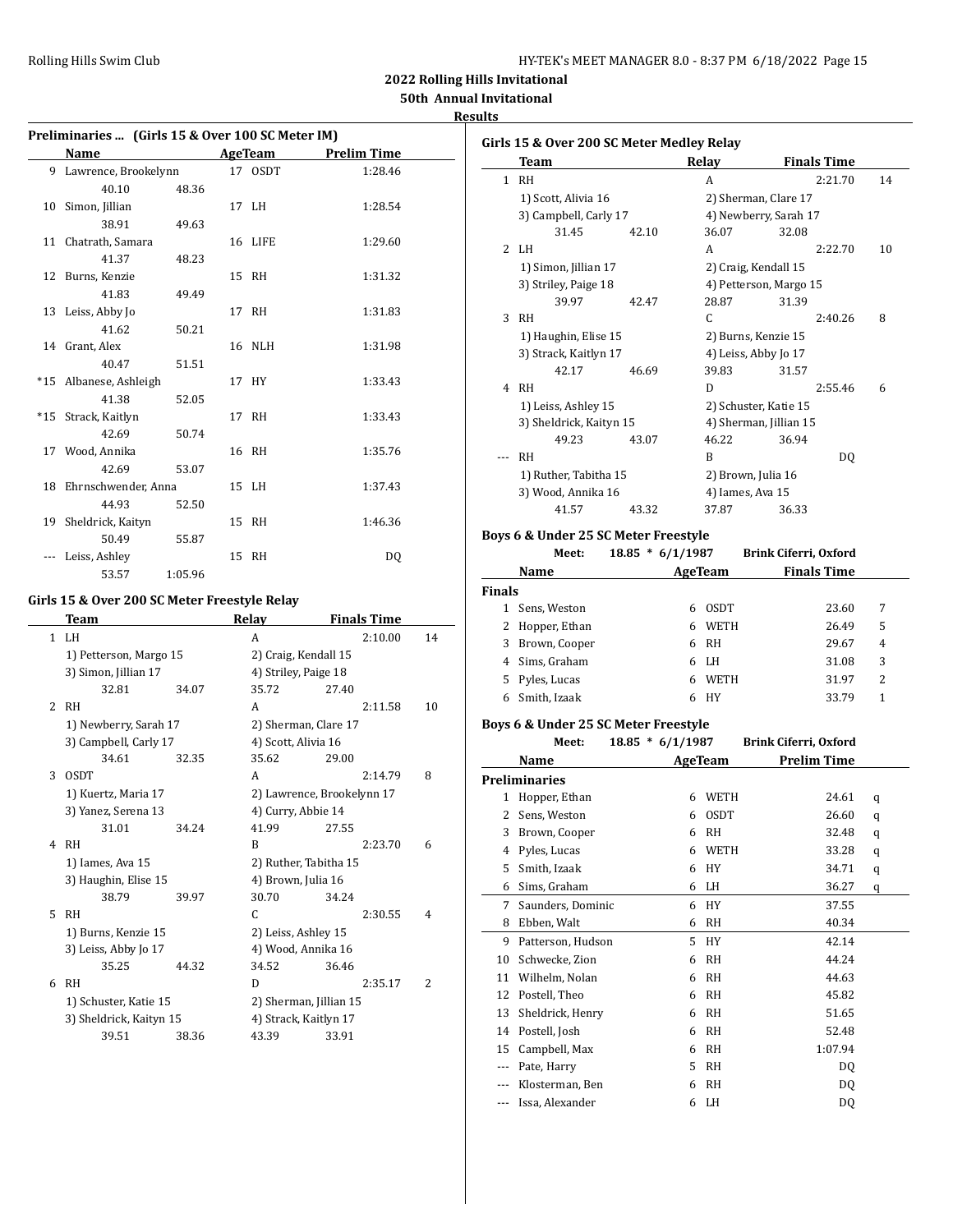**2022 Rolling Hills Invitational 50th Annual Invitational**

## **Results**

| Boys 6 & Under 25 SC Meter Backstroke |                     |  |                    |             |                             |                          |  |  |  |  |  |
|---------------------------------------|---------------------|--|--------------------|-------------|-----------------------------|--------------------------|--|--|--|--|--|
|                                       | Meet:               |  | $23.58 * 6/1/1981$ |             | Larry Creach, Hamilton West |                          |  |  |  |  |  |
|                                       | <b>Name</b>         |  | AgeTeam            |             | <b>Finals Time</b>          |                          |  |  |  |  |  |
| <b>Finals</b>                         |                     |  |                    |             |                             |                          |  |  |  |  |  |
|                                       | Sens, Weston        |  | 6                  | 0SDT        | 28.05                       | 7                        |  |  |  |  |  |
|                                       | 2 Hopper, Ethan     |  | 6                  | <b>WETH</b> | 30.71                       | 5                        |  |  |  |  |  |
|                                       | 3 Saunders, Dominic |  | 6                  | HY          | 36.37                       | 4                        |  |  |  |  |  |
| 4                                     | Brown, Cooper       |  | 6                  | RH          | 40.50                       | 3                        |  |  |  |  |  |
|                                       | 5 Patterson, Hudson |  | 5.                 | HY          | 48.35                       | $\overline{\mathcal{L}}$ |  |  |  |  |  |
| 6                                     | Klosterman, Ben     |  |                    | <b>RH</b>   | 54.91                       |                          |  |  |  |  |  |

#### **Boys 6 & Under 25 SC Meter Backstroke**

|    | Meet:                |       | $23.58 * 6/1/1981$ |                | Larry Creach, Hamilton West |   |
|----|----------------------|-------|--------------------|----------------|-----------------------------|---|
|    | Name                 |       |                    | <b>AgeTeam</b> | <b>Prelim Time</b>          |   |
|    | <b>Preliminaries</b> |       |                    |                |                             |   |
| 1  | Hopper, Ethan        |       | 6                  | WETH           | 29.76                       | q |
| 2  | Sens, Weston         |       | 6                  | <b>OSDT</b>    | 32.76                       | q |
| 3  | Brown, Cooper        |       | 6                  | <b>RH</b>      | 34.14                       | q |
| 4  | Saunders, Dominic    |       | 6                  | HY             | 39.73                       | q |
| 5  | Klosterman, Ben      |       | 6                  | RH             | 51.48                       | q |
| 6  | Patterson, Hudson    |       | 5                  | <b>HY</b>      | 51.79                       | q |
| 7  | Sims, Graham         |       | 6                  | LH             | 52.98                       |   |
| 8  | Ebben, Walt          |       | 6                  | RH             | 57.23                       |   |
| 9  | Sheldrick, Henry     |       | 6                  | <b>RH</b>      | 1:02.44                     |   |
| 10 | Wilhelm, Nolan       |       | 6                  | <b>RH</b>      | 1:11.86                     |   |
| 11 | Postell, Theo        |       | 6                  | <b>RH</b>      | 1:28.70                     |   |
| 12 | Postell, Josh        |       | 6                  | <b>RH</b>      | 1:28.94                     |   |
|    | 1:10.46              | 18.48 |                    |                |                             |   |
|    | Pyles, Lucas         |       | 6                  | <b>WETH</b>    | DQ                          |   |
|    | Brown, Logan         |       | 4                  | <b>RH</b>      | DQ                          |   |
|    | Schwecke, Zion       |       | 6                  | <b>RH</b>      | DQ                          |   |
|    |                      |       |                    |                |                             |   |

## **Boys 8 & Under 25 SC Meter Freestyle**

| Meet:           | 15.85         |                  |             | Joshua Mcdonald          |   |
|-----------------|---------------|------------------|-------------|--------------------------|---|
| Name            |               |                  |             | <b>Finals Time</b>       |   |
|                 |               |                  |             |                          |   |
| Newberry, Brady |               | 8                | RH          | 20.26                    | 7 |
| Hopper, Gavin   |               | 8                | <b>WETH</b> | 21.31                    | 5 |
|                 |               | 8                | 0SDT        | 21.69                    | 4 |
| Wolpert, Decker |               | 8                | RH          | 21.90                    | 3 |
| Overbay, Cooper |               |                  | WAR         | 22.04                    | 2 |
| Wampler, Grant  |               |                  | LH.         | 23.80                    |   |
|                 | <b>Finals</b> | Pasquale, Bryson |             | $* 6/21/2008$<br>AgeTeam |   |

## **Boys 8 & Under 25 SC Meter Freestyle**

|   | Meet:                | $15.85 * 6/21/2008$ |             | <b>Ioshua Mcdonald</b> |   |
|---|----------------------|---------------------|-------------|------------------------|---|
|   | Name                 |                     | AgeTeam     | <b>Prelim Time</b>     |   |
|   | <b>Preliminaries</b> |                     |             |                        |   |
| 1 | Newberry, Brady      | 8                   | <b>RH</b>   | 20.00                  | q |
|   | Overbay, Cooper      |                     | <b>WAR</b>  | 20.89                  | q |
| 3 | Hopper, Gavin        | 8                   | <b>WETH</b> | 21.14                  | q |
| 4 | Wampler, Grant       | 8                   | LH          | 21.51                  | q |
| 5 | Pasquale, Bryson     | 8                   | <b>OSDT</b> | 22.11                  | q |
| 6 | Wolpert, Decker      | 8                   | <b>RH</b>   | 22.21                  | q |
| 7 | Smith, Lukas         | 8                   | HY          | 22.70                  |   |
| 8 | Sims, Wesley         | 7                   | LH          | 23.04                  |   |
|   |                      |                     |             |                        |   |

| 9  | Benge, Cameron   | 7 | RH          | 23.12 |
|----|------------------|---|-------------|-------|
| 10 | Brown, Justin    | 7 | LH          | 24.98 |
| 11 | Halty, Elias     | 8 | <b>LIFE</b> | 25.13 |
| 12 | Morgan, Clayton  | 7 | HY          | 25.34 |
| 13 | Greenberg, Ben   | 8 | <b>OSDT</b> | 25.61 |
| 14 | Davidson, Hunter | 7 | <b>RH</b>   | 26.04 |
| 15 | Webb, Sam        | 8 | <b>RH</b>   | 26.37 |
| 16 | Hanley, Owen     | 8 | <b>WETH</b> | 26.54 |
| 17 | Smigiel, Adam    | 8 | LH          | 26.99 |
| 18 | Pyles, Ben       | 8 | <b>WETH</b> | 27.31 |
| 19 | Young, Jesse     | 8 | <b>WETH</b> | 27.63 |
| 20 | Herron, Jack     | 8 | <b>WAR</b>  | 28.09 |
| 21 | DeHart, Kieran   | 8 | <b>RH</b>   | 32.07 |
| 22 | Metzler, Connor  | 7 | <b>RH</b>   | 33.24 |
| 23 | Sims, Graham     | 6 | LH.         | 33.45 |
| 24 | Bryant, Dylan    | 8 | LH          | 33.79 |
| 25 | Kyle, Jackson    | 8 | <b>OSDT</b> | 34.99 |
| 26 | Webb, Will       | 7 | <b>RH</b>   | 39.25 |
| 27 | Malott, Jude     | 7 | LH          | 39.46 |
| 28 | Jones, Daniel    | 8 | <b>OSDT</b> | 41.34 |
| 29 | Farrugia, Ian    | 7 | <b>WAR</b>  | 47.03 |
| 30 | Kane, Branson    | 7 | RH          | 49.97 |
|    |                  |   |             |       |

## **Boys 8 & Under 50 SC Meter Freestyle**

|               | Meet:              | $36.11 * 6/1/1989$ |   |                    | Brink Ciferri, Oxford |                |
|---------------|--------------------|--------------------|---|--------------------|-----------------------|----------------|
|               | Name               | AgeTeam            |   | <b>Finals Time</b> |                       |                |
| <b>Finals</b> |                    |                    |   |                    |                       |                |
|               | Benge, Cameron     |                    |   | <b>RH</b>          | 48.33                 | 7              |
|               | Hopper, Gavin      |                    | 8 | <b>WETH</b>        | 48.86                 | 5              |
|               | 3 Pasquale, Bryson |                    | 8 | 0SDT               | 49.85                 | $\overline{4}$ |
| 4             | Overbay, Cooper    |                    |   | WAR                | 50.87                 | 3              |
| 5.            | Morgan, Clayton    |                    |   | HY                 | 54.05                 | 2              |
|               | Hanley, Owen       |                    | 8 | WETH               | 59.76                 |                |

## **Boys 8 & Under 50 SC Meter Freestyle**

|    | Meet:                | $36.11 * 6/1/1989$ |                | Brink Ciferri, Oxford |   |
|----|----------------------|--------------------|----------------|-----------------------|---|
|    | Name                 |                    | <b>AgeTeam</b> | <b>Prelim Time</b>    |   |
|    | <b>Preliminaries</b> |                    |                |                       |   |
| 1  | Benge, Cameron       | 7                  | <b>RH</b>      | 50.40                 | q |
| 2  | Hopper, Gavin        | 8                  | <b>WETH</b>    | 51.16                 | q |
| 3  | Pasquale, Bryson     | 8                  | <b>OSDT</b>    | 52.38                 | q |
| 4  | Overbay, Cooper      | 7                  | <b>WAR</b>     | 52.83                 | q |
| 5  | Morgan, Clayton      | 7                  | HY.            | 58.21                 | q |
| 6  | Hanley, Owen         | 8                  | <b>WETH</b>    | 1:00.68               | q |
| 7  | Sens, Weston         | 6                  | 0SDT           | 1:04.41               |   |
| 8  | Young, Jesse         | 8                  | <b>WETH</b>    | 1:06.30               |   |
| 9  | Brown, Cooper        | 6                  | RH             | 1:16.76               |   |
| 10 | Metzler, Connor      | 7                  | <b>RH</b>      | 1:19.49               |   |
| 11 | Malott, Jude         | 7                  | LH             | 1:22.30               |   |
| 12 | Issa, Alexander      | 6                  | LH             | 3:00.27               |   |
|    |                      |                    |                |                       |   |

#### **Boys 8 & Under 25 SC Meter Backstroke**

| Meet:             | $19.79 * 6/1/1983$ | <b>Erik Webb, Hamilton West</b> |
|-------------------|--------------------|---------------------------------|
| <b>Name</b>       | AgeTeam            | <b>Finals Time</b>              |
| <b>Finals</b>     |                    |                                 |
| 1 Newberry, Brady | RH                 | 27.24                           |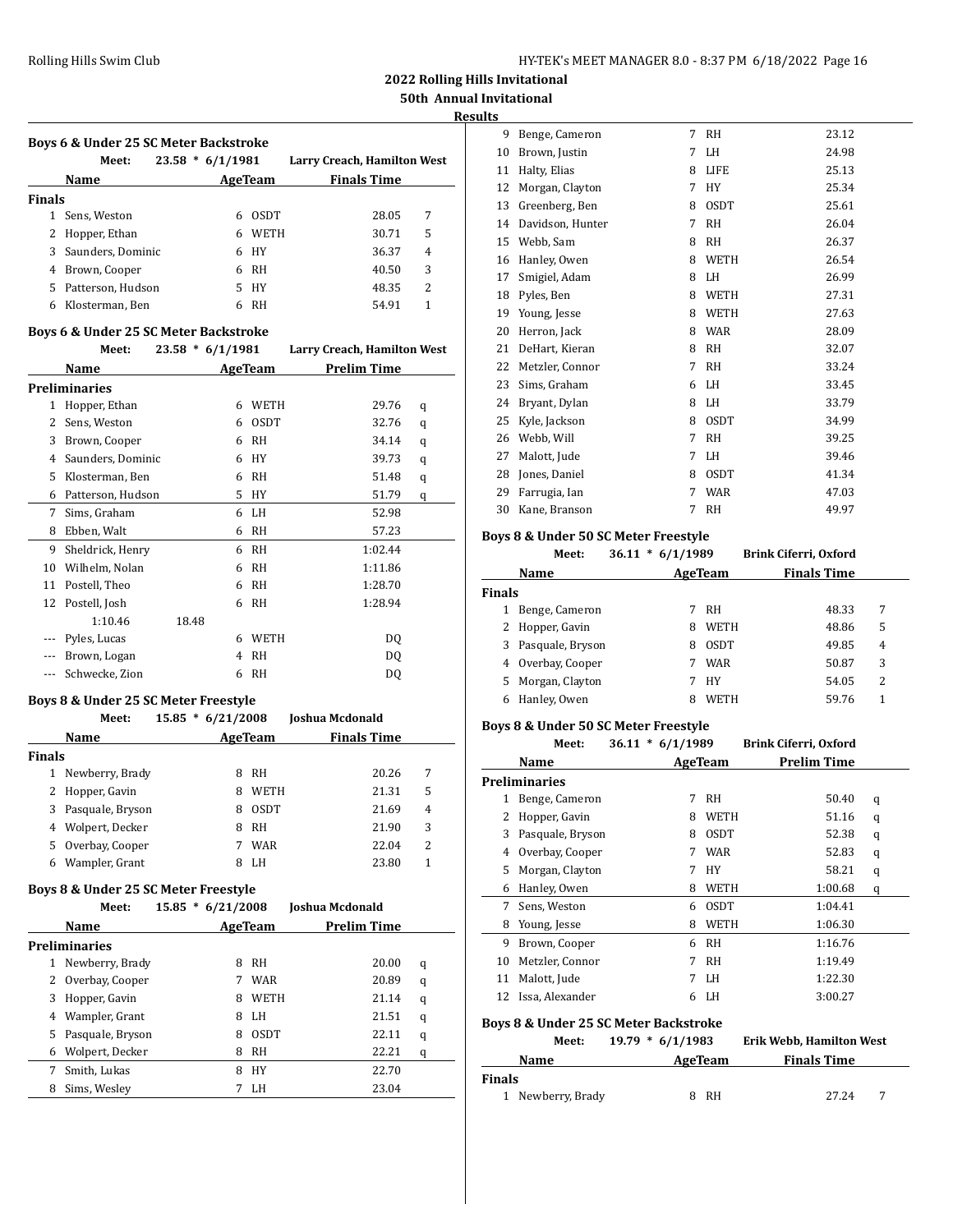**Results**

|                          | Finals  (Boys 8 & Under 25 SC Meter Backstroke) |                    |             |                                     |                |  |  |  |  |
|--------------------------|-------------------------------------------------|--------------------|-------------|-------------------------------------|----------------|--|--|--|--|
|                          | Name                                            |                    | AgeTeam     | <b>Finals Time</b>                  |                |  |  |  |  |
|                          | 2 Young, Jesse                                  |                    | 8 WETH      | 29.71                               | 5              |  |  |  |  |
|                          | 3 Hopper, Gavin                                 |                    | 8 WETH      | 30.10                               | 4              |  |  |  |  |
|                          | 4 Davidson, Hunter                              |                    | 7 RH        | 30.23                               | 3              |  |  |  |  |
|                          | 5 Halty, Elias                                  |                    | 8 LIFE      | 30.46                               | $\overline{c}$ |  |  |  |  |
|                          | 6 Pyles, Ben                                    |                    | 8 WETH      | 31.99                               | $\mathbf{1}$   |  |  |  |  |
|                          | Boys 8 & Under 25 SC Meter Backstroke           |                    |             |                                     |                |  |  |  |  |
|                          | Meet:                                           | $19.79 * 6/1/1983$ |             | Erik Webb, Hamilton West            |                |  |  |  |  |
|                          | Name                                            |                    | AgeTeam     | <b>Prelim Time</b>                  |                |  |  |  |  |
|                          | <b>Preliminaries</b>                            |                    |             |                                     |                |  |  |  |  |
|                          | 1 Newberry, Brady                               | 8                  | RH          | 24.59                               | q              |  |  |  |  |
|                          | 2 Halty, Elias                                  |                    | 8 LIFE      | 27.40                               | q              |  |  |  |  |
|                          | 3 Hopper, Gavin                                 |                    | 8 WETH      | 30.00                               | q              |  |  |  |  |
|                          | 4 Young, Jesse                                  |                    | 8 WETH      | 30.03                               | q              |  |  |  |  |
|                          | 5 Pyles, Ben                                    |                    | 8 WETH      | 30.93                               | q              |  |  |  |  |
|                          | 6 Brown, Justin                                 | 7                  | LH          | 31.26                               | q              |  |  |  |  |
|                          | 7 Davidson, Hunter                              | $\overline{7}$     | <b>RH</b>   | 31.46                               |                |  |  |  |  |
|                          | 8 Sims, Wesley                                  | 7                  | LH          | 31.50                               |                |  |  |  |  |
|                          | 9 Pasquale, Bryson                              | 8                  | <b>OSDT</b> | 32.08                               |                |  |  |  |  |
|                          | 10 Webb, Sam                                    | 8                  | RH          | 33.59                               |                |  |  |  |  |
|                          | 11 Wolpert, Decker                              | 8                  | RH          | 34.13                               |                |  |  |  |  |
|                          | 12 DeHart, Kieran                               | 8                  | RH          | 34.64                               |                |  |  |  |  |
|                          | 13 Hanley, Owen                                 | 8                  | WETH        | 34.83                               |                |  |  |  |  |
|                          | 14 Wampler, Grant                               | 8                  | LH          | 36.62                               |                |  |  |  |  |
| 15                       | Smigiel, Adam                                   | 8                  | LH          | 37.81                               |                |  |  |  |  |
| 16                       | Metzler, Connor                                 | $7^{\circ}$        | <b>RH</b>   | 38.08                               |                |  |  |  |  |
| 17                       | Morgan, Clayton                                 | 7                  | HY          | 42.55                               |                |  |  |  |  |
|                          | 18 Gaylord, Liam                                | 7                  | <b>NLH</b>  | 42.75                               |                |  |  |  |  |
|                          | 19 Malott, Jude                                 | 7                  | LH          | 43.35                               |                |  |  |  |  |
|                          | 20 Jones, Daniel                                | 8                  | <b>OSDT</b> | 48.44                               |                |  |  |  |  |
|                          | 21 Farrugia, Ian                                | 7                  | <b>WAR</b>  | 54.97                               |                |  |  |  |  |
|                          | 22 Bryant, Dylan                                | 8                  | LH          | 56.56                               |                |  |  |  |  |
|                          | 23 Webb, Will                                   | 7                  | <b>RH</b>   | 56.59                               |                |  |  |  |  |
|                          | 24 Herron, Jack                                 |                    | 8 WAR       | 1:01.93                             |                |  |  |  |  |
| $\overline{\phantom{a}}$ | Sims, Graham                                    |                    | 6 LH        | DQ                                  |                |  |  |  |  |
|                          | --- Kane, Branson                               | 7                  | RH          | DQ                                  |                |  |  |  |  |
|                          | --- Kyle, Jackson                               | 8                  | <b>OSDT</b> | DQ                                  |                |  |  |  |  |
|                          | Boys 8 & Under 25 SC Meter Breaststroke         |                    |             |                                     |                |  |  |  |  |
|                          | Meet:                                           | $22.21 * 6/1/1997$ |             | <b>Charles Hatcher - New London</b> |                |  |  |  |  |

| Name                |   | AgeTeam     | <b>Finals Time</b> |   |
|---------------------|---|-------------|--------------------|---|
| <b>Finals</b>       |   |             |                    |   |
| Wampler, Grant<br>1 | 8 | LH          | 31.01              | 7 |
| 2 Hanley, Owen      | 8 | <b>WETH</b> | 31.65              | 5 |
| Hopper, Gavin<br>3  | 8 | <b>WETH</b> | 32.96              | 4 |
| 4 Newberry, Brady   | 8 | RH          | 34.18              | 3 |
| 5 Young, Jesse      | 8 | <b>WETH</b> | 38.78              | 2 |
| --- Wolpert, Decker | 8 | RH          | D <sub>0</sub>     |   |
|                     |   |             |                    |   |

## **Boys 8 & Under 25 SC Meter Breaststroke**

| Meet:                | $22.21 * 6/1/1997$ | <b>Charles Hatcher - New London</b> |
|----------------------|--------------------|-------------------------------------|
| Name                 | AgeTeam            | <b>Prelim Time</b>                  |
| <b>Preliminaries</b> |                    |                                     |
| 1 Hanley, Owen       | WETH<br>я.         | 32.23<br>a                          |

| ultə |                      |   |             |       |   |
|------|----------------------|---|-------------|-------|---|
|      | Newberry, Brady<br>2 | 8 | RH          | 33.11 | q |
|      | 3<br>Hopper, Gavin   | 8 | <b>WETH</b> | 33.38 | q |
|      | Wolpert, Decker<br>4 | 8 | RH          | 36.42 | q |
|      | Wampler, Grant<br>5  | 8 | LH          | 36.75 | q |
|      | Herron, Jack<br>6    | 8 | <b>WAR</b>  | 39.36 | q |
|      | 7<br>Brown, Justin   | 7 | LH          | 39.40 |   |
|      | Young, Jesse<br>8    | 8 | WETH        | 45.40 |   |
| ---  | Bryant, Dylan        | 8 | LH          | DQ    |   |
| ---  | Morgan, Clayton      | 7 | HY          | DQ    |   |
| ---  | Smigiel, Adam        | 8 | LH          | DQ    |   |
| ---  | Farrugia, Ian        | 7 | WAR         | DQ    |   |
| ---  | Sims, Wesley         | 7 | LH          | DQ    |   |
| ---  | Sens, Weston         | 6 | <b>OSDT</b> | DQ    |   |
|      | Webb, Sam            | 8 | RH          | DQ    |   |
| ---  | Greenberg, Ben       | 8 | 0SDT        | DQ    |   |
| ---  | Pyles, Ben           | 8 | <b>WETH</b> | DQ    |   |
| ---  | Jones, Daniel        | 8 | <b>OSDT</b> | DQ    |   |
|      | Benge, Cameron       | 7 | <b>RH</b>   | DQ    |   |

## **Boys 8 & Under 25 SC Meter Butterfly**

|               | Meet:              | $17.45 * 6/16/2012$ |         | <b>Tristan Menninger</b> |   |
|---------------|--------------------|---------------------|---------|--------------------------|---|
|               | Name               |                     | AgeTeam | <b>Finals Time</b>       |   |
| <b>Finals</b> |                    |                     |         |                          |   |
|               | 1 Overbay, Cooper  |                     | WAR     | 29.63                    |   |
|               | 2 Pasquale, Bryson |                     | 0SDT    | 34.83                    | 5 |
|               | --- Sims, Wesley   |                     | LH.     | D0                       |   |

## **Boys 8 & Under 25 SC Meter Butterfly**

|              | Meet:                          |                      | $17.45 * 6/16/2012$ |                | <b>Tristan Menninger</b> |   |
|--------------|--------------------------------|----------------------|---------------------|----------------|--------------------------|---|
|              | Name                           |                      |                     | <b>AgeTeam</b> | <b>Prelim Time</b>       |   |
|              | Preliminaries                  |                      |                     |                |                          |   |
| $\mathbf{1}$ | Overbay, Cooper                |                      | 7                   | <b>WAR</b>     | 29.39                    | q |
| 2            | Sims, Wesley                   |                      | 7                   | LH             | 31.98                    | q |
| 3            | Brown, Justin                  |                      | 7                   | LH.            | 33.76                    | q |
| 4            | Pasquale, Bryson               |                      | 8                   | <b>OSDT</b>    | 38.51                    | q |
| ---          | Wampler, Grant                 |                      | 8                   | LH.            | D <sub>0</sub>           |   |
| ---          | Gaylord, Liam                  |                      | 7                   | <b>NLH</b>     | D <sub>0</sub>           |   |
| ---          | Smigiel, Adam                  |                      | 8                   | LH             | D <sub>0</sub>           |   |
| ---          | Halty, Elias                   |                      | 8                   | <b>LIFE</b>    | D <sub>0</sub>           |   |
| ---          | Newberry, Brady                |                      | 8                   | <b>RH</b>      | DQ                       |   |
|              | Wolpert, Decker                |                      | 8                   | <b>RH</b>      | D <sub>0</sub>           |   |
| ---          | Kyle, Jackson                  |                      | 8                   | <b>OSDT</b>    | D <sub>0</sub>           |   |
| ---          | Greenberg, Ben                 |                      | 8                   | <b>OSDT</b>    | DQ                       |   |
|              | Metzler, Connor                |                      | 7                   | <b>RH</b>      | D <sub>0</sub>           |   |
| ---          | Benge, Cameron                 |                      | 7                   | <b>RH</b>      | D <sub>0</sub>           |   |
| ---          | Brown, Cooper                  |                      | 6                   | <b>RH</b>      | DQ                       |   |
|              | Boys 8 & Under 100 SC Meter IM |                      |                     |                |                          |   |
|              | Meet:                          | $1:33.28 * 6/1/1989$ |                     |                | Brink Ciferri, Oxford    |   |
|              | Name                           |                      |                     | <b>AgeTeam</b> | <b>Finals Time</b>       |   |
| Finals       |                                |                      |                     |                |                          |   |
| 1            | Overbay, Cooper                |                      | 7                   | <b>WAR</b>     | 2:18.35                  | 7 |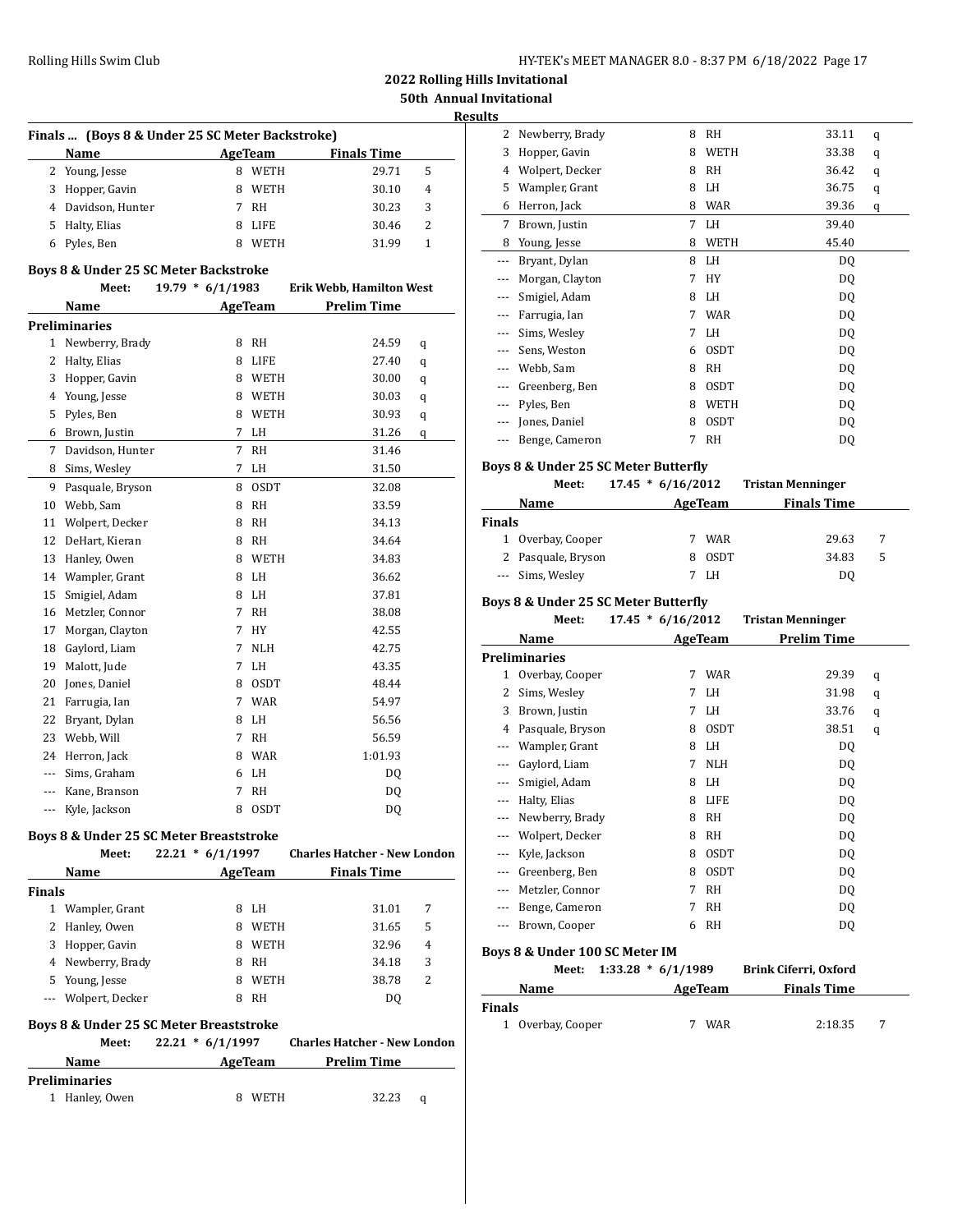**Preliminaries**

**2022 Rolling Hills Invitational**

# **50th Annual Invitational**

| LH                   |         | A                     | 2:43.91 | 10 |
|----------------------|---------|-----------------------|---------|----|
| 1) Malott, Jude 7    |         | 2) Wampler, Grant 8   |         |    |
| 3) Sims, Wesley 7    |         | 4) Bryant, Dylan 8    |         |    |
| 1:37.42              | 1:06.49 |                       |         |    |
| <b>RH</b>            |         | А                     | DO.     |    |
| 1) Webb, Sam 8       |         | 2) Newberry, Brady 8  |         |    |
| 3) Wolpert, Decker 8 |         | 4) Davidson, Hunter 7 |         |    |
| 1:16.80              | 5117    |                       |         |    |
|                      |         |                       |         |    |

## **Boys 10 & Under 50 SC Meter Freestyle**

|               | Meet:              | $30.95 * 6/14/2014$ |         |              | <b>Tristan Menninger</b> |   |
|---------------|--------------------|---------------------|---------|--------------|--------------------------|---|
|               | Name               |                     | AgeTeam |              | <b>Finals Time</b>       |   |
| <b>Finals</b> |                    |                     |         |              |                          |   |
|               | Hartford, Jake     |                     | 10      | NLH          | 38.87                    | 7 |
|               | Corti, Gianluca    |                     | 9       | <b>OSDT</b>  | 38.97                    | 5 |
| 3             | Lin, Theodore      |                     | 10      | <b>MASON</b> | 41.48                    | 4 |
| 4             | Garland, Brayden   |                     | 9       | <b>WETH</b>  | 42.44                    | 3 |
| 5.            | Lickliter, Dane    |                     | 10      | <b>RH</b>    | 43.60                    | 2 |
|               | Scheidegger, Tommy |                     | 10      | <b>RH</b>    | 44.55                    |   |

## **Boys 10 & Under 50 SC Meter Freestyle**

|              | Meet:                | $30.95 * 6/14/2014$ |                | <b>Tristan Menninger</b> |   |
|--------------|----------------------|---------------------|----------------|--------------------------|---|
|              | Name                 |                     | <b>AgeTeam</b> | <b>Prelim Time</b>       |   |
|              | <b>Preliminaries</b> |                     |                |                          |   |
| $\mathbf{1}$ | Hartford, Jake       | 10                  | <b>NLH</b>     | 38.84                    | q |
| 2            | Corti, Gianluca      | 9                   | <b>OSDT</b>    | 39.50                    | q |
| 3            | Garland, Brayden     | 9                   | WETH           | 41.65                    | q |
| 4            | Lickliter, Dane      | 10                  | RH             | 41.91                    | q |
| 5            | Lin, Theodore        | 10                  | <b>MASON</b>   | 42.56                    | q |
| 6            | Scheidegger, Tommy   | 10                  | RH             | 43.98                    | q |
| 7            | Farrugia, Miles      | 9                   | <b>WAR</b>     | 44.81                    |   |
| 8            | Arnold, Blake        | 9                   | <b>OSDT</b>    | 48.72                    |   |
| 9            | Debies, Will         | 9                   | <b>LIFE</b>    | 48.99                    |   |
| 10           | Smith, Jack          | 10                  | HY             | 49.88                    |   |
| 11           | Wagner, Nolan        | 10                  | LH             | 50.13                    |   |
| 12           | Sims, Noah           | 9                   | LH             | 52.87                    |   |
| 13           | Fielden, Isaiah      | 10                  | <b>RH</b>      | 54.69                    |   |
| 14           | Rana, Ojasva         | 10                  | <b>MASON</b>   | 55.23                    |   |
| 15           | Denney, Simon        | 9                   | <b>RH</b>      | 55.28                    |   |
| 16           | Karpinski, Ethan     | 10                  | <b>MASON</b>   | 55.44                    |   |
| 17           | Chesnut, Pax         | 9                   | HY             | 55.73                    |   |
| 18           | Sorosiak, Cayden     | 9                   | LH             | 56.84                    |   |
| 19           | Zettler, Bennett     | 9                   | RH             | 59.50                    |   |
| 20           | Malott, Cooper       | 10                  | LH             | 1:02.70                  |   |
| 21           | Brown, Ollie         | 9                   | RH             | 1:03.08                  |   |
| 22           | Zimmerly, Cole       | 9                   | LH             | 1:30.72                  |   |
| 23           | Pate, Leo            | 9                   | RH             | 1:51.10                  |   |
| ---          | Saunders, Nicholas   | 9                   | HY             | DQ                       |   |
|              |                      |                     |                |                          |   |

#### **Boys 10 & Under 100 SC Meter Freestyle Meet: 1:09.12 \* 6/16/2012 Jacob McDonald**

l,

|        | Meet:             | 1:09.12 * 6/16/2012 |    |         | Jacob McDonald     |   |  |
|--------|-------------------|---------------------|----|---------|--------------------|---|--|
|        | Name              |                     |    | AgeTeam | <b>Finals Time</b> |   |  |
| Finals |                   |                     |    |         |                    |   |  |
|        | Zhong, Cooper     |                     | 10 | MASON   | 1:16.07            |   |  |
|        | 35.71             | 40.36               |    |         |                    |   |  |
|        | 2 Murray, Griffin |                     | 10 | LH      | 1:25.34            | 5 |  |
|        | 40.13             | 45.21               |    |         |                    |   |  |

#### 1:00.54 1:20.43 -- Gaylord, Liam 7 NLH DQ

**Boys 8 & Under 100 SC Meter IM**

| --- Webb, Sam  |         | 8 RH      | D0 |
|----------------|---------|-----------|----|
| 1:29.84        | 1:33.65 |           |    |
| --- Ammon, Zac |         | WAR<br>я. | DO |
| 1:03.27        | 1:17.41 |           |    |
|                |         |           |    |

**Meet: 1:33.28 \* 6/1/1989 Brink Ciferri, Oxford Name Age Team Prelim Time** 

1 Overbay, Cooper 7 WAR 2:20.97 q

## **Boys 8 & Under 100 SC Meter Freestyle Relay**

|   | Meet:                        | $1:14.73 * 6/1/1984$ |       | <b>Rolling Hills</b>                       |    |
|---|------------------------------|----------------------|-------|--------------------------------------------|----|
|   | Team                         |                      | Relay | <b>Finals Time</b>                         |    |
| 1 | RH                           |                      | A     | 1:46.03                                    | 14 |
|   | 1) Davidson, Hunter 7        |                      |       | 2) Metzler, Connor 7                       |    |
|   | 3) Wolpert, Decker 8         |                      |       | 4) Newberry, Brady 8                       |    |
|   | 1:04.21                      | 41.82                |       |                                            |    |
| 2 | <b>WETH</b>                  |                      | A     | 1:46.69                                    | 10 |
|   | 1) Hanley, Owen 8            |                      |       | 2) Young, Jesse 8                          |    |
|   | 3) Hopper, Gavin 8           |                      |       | 4) Pyles, Ben 8                            |    |
|   | 57.38                        | 49.31                |       |                                            |    |
| 3 | LH                           |                      | A     | 1:46.82                                    | 8  |
|   | 1) Sims, Wesley 7            |                      |       | 2) Brown, Justin 7                         |    |
|   | 3) Smigiel, Adam 8           |                      |       | 4) Wampler, Grant 8                        |    |
|   | 53.16                        | 53.66                |       |                                            |    |
| 4 | <b>OSDT</b>                  |                      | A     | 1:49.89                                    | 6  |
|   | 1) Pasquale, Bryson 8        |                      |       | 2) Kyle, Jackson 8                         |    |
|   | 3) Sens, Weston 6            |                      |       | 4) Greenberg, Ben 8                        |    |
|   | 1:01.86                      | 48.03                |       |                                            |    |
| 5 | <b>WAR</b>                   |                      | A     | 2:04.86                                    | 4  |
|   | 1) Overbay, Cooper 7         |                      |       | 2) Herron, Jack 8                          |    |
|   | 3) Farrugia, Ian 7           |                      |       | 4) Ammon, Zac 8                            |    |
|   | 54.31                        | 1:10.55              |       |                                            |    |
| 6 | HY                           |                      | A     | 2:16.52                                    | 2  |
|   | 1) Saunders, Dominic 6       |                      |       | 2) Smith, Izaak 6                          |    |
|   | 3) Patterson, Hudson 5       |                      |       | 4) Smith, Lukas 8                          |    |
|   | 1:13.65                      | 1:02.87              |       |                                            |    |
| 7 | <b>RH</b>                    |                      | B     | 2:27.23                                    |    |
|   | 1) Brown, Cooper 6           |                      |       | 2) Ebben, Walt 6                           |    |
|   | 3) Klosterman, Ben 6         |                      |       | 4) Webb, Sam 8                             |    |
| 8 | 1:19.83<br><b>RH</b>         | 1:07.40              | C     |                                            |    |
|   |                              |                      |       | 2:42.23                                    |    |
|   | 1) Benge, Cameron 7          |                      |       | 2) DeHart, Kieran 8<br>4) Schwecke, Zion 6 |    |
|   | 3) Webb, Will 7<br><b>RH</b> |                      | D     | DQ                                         |    |
|   | 1) Postell, Josh 6           |                      |       | 2) Campbell, Max 6                         |    |
|   | 3) Postell, Theo 6           |                      |       | 4) Wilhelm, Nolan 6                        |    |

# **Boys 8 & Under 100 SC Meter Medley Relay**

| Meet:              |       | $1:24.26 * 6/1/1984$ | <b>Rolling Hills</b> |    |
|--------------------|-------|----------------------|----------------------|----|
| Team               |       | Relay                | <b>Finals Time</b>   |    |
| <b>WETH</b>        |       | А                    | 2:05.16              | 14 |
| 1) Young, Jesse 8  |       |                      | 2) Hanley, Owen 8    |    |
| 3) Hopper, Gavin 8 |       |                      | 4) Pyles, Ben 8      |    |
| 1:07.43            | 57.73 |                      |                      |    |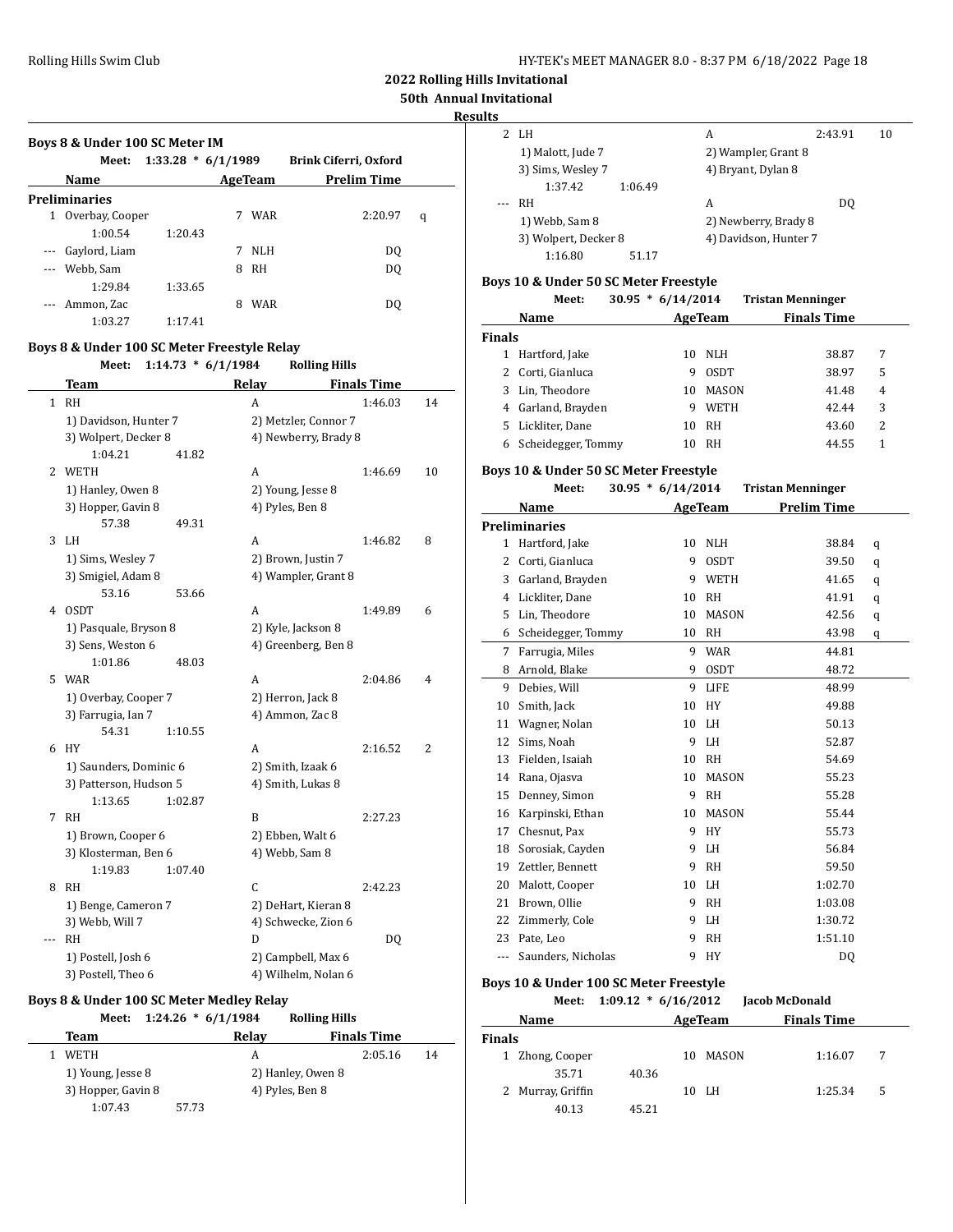**Results**

#### **Finals ... (Boys 10 & Under 100 SC Meter Freestyle)**

|    | <b>Name</b>      |       |    | AgeTeam     | <b>Finals Time</b> |   |  |
|----|------------------|-------|----|-------------|--------------------|---|--|
| 3  | Hartford, Jake   |       | 10 | <b>NLH</b>  | 1:27.23            | 4 |  |
|    | 41.51            | 45.72 |    |             |                    |   |  |
| 4  | Debies, Will     |       | 9  | LIFE        | 1:36.25            | 3 |  |
|    | 45.63            | 50.62 |    |             |                    |   |  |
| 5. | Garland, Brayden |       | 9  | <b>WETH</b> | 1:37.56            | 2 |  |
|    | 44.46            | 53.10 |    |             |                    |   |  |
| 6  | Lickliter, Dane  |       | 10 | RH          | 1:45.30            | 1 |  |
|    | 48.58            | 56.72 |    |             |                    |   |  |

#### **Boys 10 & Under 100 SC Meter Freestyle**

|    | Meet:                | $1:09.12 * 6/16/2012$ |    |                | Jacob McDonald     |   |
|----|----------------------|-----------------------|----|----------------|--------------------|---|
|    | Name                 |                       |    | <b>AgeTeam</b> | <b>Prelim Time</b> |   |
|    | <b>Preliminaries</b> |                       |    |                |                    |   |
|    | 1 Zhong, Cooper      |                       | 10 | <b>MASON</b>   | 1:18.18            | q |
|    | 37.40                | 40.78                 |    |                |                    |   |
| 2  | Murray, Griffin      |                       |    | 10 LH          | 1:28.07            | q |
|    | 41.36                | 46.71                 |    |                |                    |   |
| 3  | Hartford, Jake       |                       |    | 10 NLH         | 1:28.82            | q |
|    | 42.76                | 46.06                 |    |                |                    |   |
|    | 4 Garland, Brayden   |                       | 9  | WETH           | 1:36.50            | q |
|    | 44.51                | 51.99                 |    |                |                    |   |
|    | 5 Lickliter, Dane    |                       |    | 10 RH          | 1:40.07            | q |
|    | 45.16                | 54.91                 |    |                |                    |   |
| 6  | Debies, Will         |                       | 9  | LIFE           | 1:42.68            | q |
| 7  | Tendam, Michael      |                       | 10 | <b>NLH</b>     | 1:57.38            |   |
|    | 53.61                | 1:03.77               |    |                |                    |   |
| 8  | Arnold, Blake        |                       | 9  | <b>OSDT</b>    | 2:04.04            |   |
|    | 54.35                | 1:09.69               |    |                |                    |   |
| 9  | Ammon, Zac           |                       |    | 8 WAR          | 2:06.96            |   |
|    | 58.81                | 1:08.15               |    |                |                    |   |
| 10 | Zettler, Bennett     |                       | 9  | <b>RH</b>      | 2:21.44            |   |
| 11 | Zimmerly, Cole       |                       | 9  | LH             | 3:32.71            |   |
|    | 1:36.93              | 1:55.78               |    |                |                    |   |

#### **Boys 10 & Under 50 SC Meter Backstroke**

| Meet:           |    |                             |                                  |                       |
|-----------------|----|-----------------------------|----------------------------------|-----------------------|
| Name            |    |                             | <b>Finals Time</b>               |                       |
| <b>Finals</b>   |    |                             |                                  |                       |
| Zhong, Cooper   | 10 | <b>MASON</b>                | 43.14                            | 7                     |
| Murray, Griffin | 10 | LH.                         | 46.69                            | 5                     |
| Hartford, Jake  | 10 | NLH                         | 50.38                            | 4                     |
|                 | 10 |                             | 53.66                            | 3                     |
| Debies, Will    | q  | LIFE                        | 55.60                            | 2                     |
| Sims, Noah      | ч  | LH.                         | 58.78                            | 1                     |
|                 |    | 36.84<br>Scheidegger, Tommy | $* 6/16/2012$<br>AgeTeam<br>- RH | <b>Jacob McDonald</b> |

#### **Boys 10 & Under 50 SC Meter Backstroke**

|    | Meet:              | $36.84 * 6/16/2012$ |              | <b>Jacob McDonald</b> |   |
|----|--------------------|---------------------|--------------|-----------------------|---|
|    | <b>Name</b>        |                     | AgeTeam      | <b>Prelim Time</b>    |   |
|    | Preliminaries      |                     |              |                       |   |
|    | Zhong, Cooper      | 10                  | <b>MASON</b> | 41.02                 | q |
|    | 2 Hartford, Jake   | 10                  | NLH          | 47.63                 | q |
| 3  | Murray, Griffin    | 10                  | -LH          | 47.66                 | q |
|    | Debies, Will       | ч                   | LIFE         | 53.57                 | q |
| 5. | Scheidegger, Tommy | 10                  | RH           | 53.66                 | a |

| 6  | Sims, Noah          | 9  | LH           | 59.67   | q |
|----|---------------------|----|--------------|---------|---|
| 7  | Denney, Simon       | 9  | <b>RH</b>    | 1:00.74 |   |
| 8  | Wagner, Nolan       |    | 10 LH        | 1:01.63 |   |
| 9  | Arnold, Blake       | 9  | <b>OSDT</b>  | 1:05.29 |   |
| 10 | Fielden, Isaiah     | 10 | <b>RH</b>    | 1:05.33 |   |
| 11 | Karpinski, Ethan    | 10 | <b>MASON</b> | 1:08.22 |   |
|    | 12 Zettler, Bennett | 9  | RH           | 1:10.57 |   |
| 13 | Malott, Cooper      | 10 | LH.          | 1:10.79 |   |
| 14 | Rana, Ojasva        | 10 | <b>MASON</b> | 1:12.19 |   |
| 15 | Brown, Ollie        | 9  | <b>RH</b>    | 1:17.05 |   |
| 16 | Chesnut, Pax        | 9  | HY           | 1:20.48 |   |
| 17 | Sorosiak, Cayden    | 9  | LH.          | 1:21.56 |   |
|    | Pate, Leo           | 9  | <b>RH</b>    | DO      |   |

## **Boys 10 & Under 50 SC Meter Breaststroke**

|               | Meet:              | $* 6/13/2014$<br>38.31 |             | <b>Adam McDonald</b> |                |
|---------------|--------------------|------------------------|-------------|----------------------|----------------|
|               | Name               |                        | AgeTeam     | <b>Finals Time</b>   |                |
| <b>Finals</b> |                    |                        |             |                      |                |
|               | Zhong, Cooper      | 10                     | MASON       | 43.56                | 7              |
|               | Murray, Griffin    | 10                     | LH.         | 53.66                | 5              |
| 3             | Corti, Gianluca    | 9                      | <b>OSDT</b> | 59.53                | $\overline{4}$ |
| 4             | Farrugia, Miles    | 9                      | <b>WAR</b>  | 1:01.07              | 3              |
| 5.            | Scheidegger, Tommy | 10                     | <b>RH</b>   | 1:02.36              | 2              |
| 6             | Lickliter, Dane    | 10                     | RH          | 1:03.87              | 1              |

## **Boys 10 & Under 50 SC Meter Breaststroke**

| Meet: |  | $38.31 * 6/13/2014$ |  | <b>Adam McDonald</b> |  |
|-------|--|---------------------|--|----------------------|--|
|       |  |                     |  |                      |  |

|      | Name                 |    | AgeTeam      | <b>Prelim Time</b> |   |
|------|----------------------|----|--------------|--------------------|---|
|      | <b>Preliminaries</b> |    |              |                    |   |
| 1    | Zhong, Cooper        | 10 | <b>MASON</b> | 43.31              | q |
| 2    | Murray, Griffin      | 10 | LH           | 56.36              | q |
| 3    | Corti, Gianluca      | 9  | <b>OSDT</b>  | 59.03              | q |
| 4    | Lickliter, Dane      | 10 | RH           | 1:02.24            | q |
| 5    | Farrugia, Miles      | 9  | <b>WAR</b>   | 1:03.49            | q |
| 6    | Scheidegger, Tommy   | 10 | RH           | 1:04.03            | q |
| 7    | Lin, Theodore        | 10 | <b>MASON</b> | 1:05.64            |   |
| 8    | Saunders, Nicholas   | 9  | HY           | 1:15.00            |   |
| 9    | Arnold, Blake        | 9  | <b>OSDT</b>  | 1:16.12            |   |
| 10   | Karpinski, Ethan     | 10 | <b>MASON</b> | 1:16.55            |   |
| 11   | Denney, Simon        | 9  | RH           | 1:30.45            |   |
|      | Sorosiak, Cayden     | 9  | LH           | DO.                |   |
| $--$ | Tendam, Michael      | 10 | <b>NLH</b>   | DQ                 |   |
|      | Rana, Ojasva         | 10 | <b>MASON</b> | DQ                 |   |
|      |                      |    |              |                    |   |

#### **Boys 10 & Under 50 SC Meter Butterfly**

|               | Meet:              | $32.81 * 6/13/2014$ |              | <b>Tristan Menninger</b> |                |
|---------------|--------------------|---------------------|--------------|--------------------------|----------------|
|               | Name               | AgeTeam             |              | <b>Finals Time</b>       |                |
| <b>Finals</b> |                    |                     |              |                          |                |
|               | Corti, Gianluca    | 9                   | 0SDT         | 47.76                    | 7              |
|               | Debies, Will       | 9                   | LIFE         | 48.24                    | 5              |
| 3             | Garland, Brayden   | 9                   | <b>WETH</b>  | 51.66                    | $\overline{4}$ |
| 4             | Lin, Theodore      | 10                  | <b>MASON</b> | 54.21                    | 3              |
| 5.            | Farrugia, Miles    | 9                   | <b>WAR</b>   | 58.34                    | 2              |
|               | Saunders, Nicholas |                     | HY           | 1:01.23                  | 1              |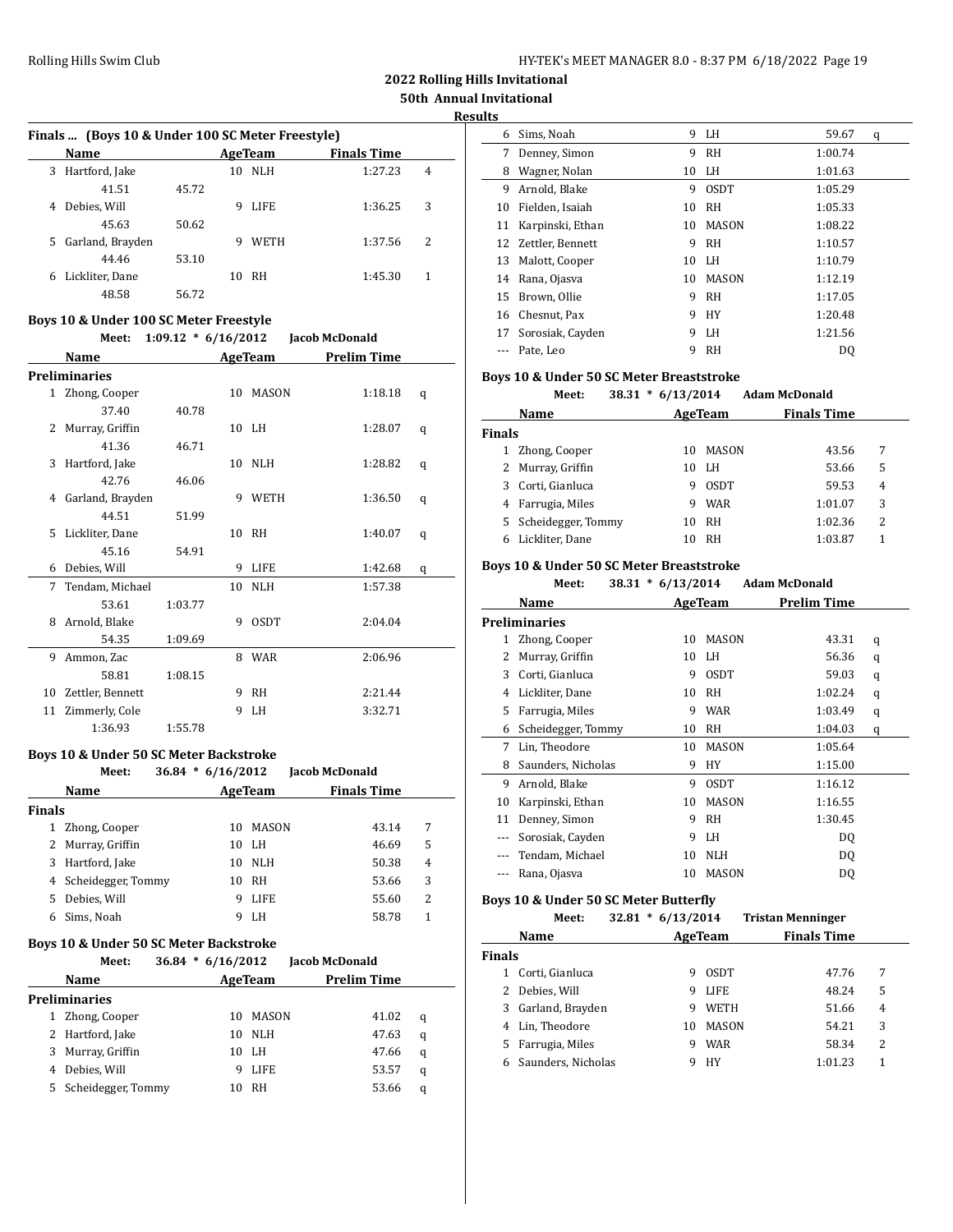## **50th Annual Invitational**

## **Results**

 $\overline{\phantom{a}}$ 

| Boys 10 & Under 50 SC Meter Butterfly |                                                          |    |              |                    |   |  |  |  |  |
|---------------------------------------|----------------------------------------------------------|----|--------------|--------------------|---|--|--|--|--|
|                                       | $32.81 * 6/13/2014$<br>Meet:<br><b>Tristan Menninger</b> |    |              |                    |   |  |  |  |  |
|                                       | Name                                                     |    | AgeTeam      | <b>Prelim Time</b> |   |  |  |  |  |
|                                       | <b>Preliminaries</b>                                     |    |              |                    |   |  |  |  |  |
| 1                                     | Corti, Gianluca                                          | 9  | <b>OSDT</b>  | 50.57              | q |  |  |  |  |
| 2                                     | Debies, Will                                             | 9  | LIFE         | 51.87              | q |  |  |  |  |
| 3                                     | Garland, Brayden                                         | 9  | <b>WETH</b>  | 53.57              | q |  |  |  |  |
| 4                                     | Farrugia, Miles                                          | 9  | WAR          | 1:02.75            | q |  |  |  |  |
| 5.                                    | Lin, Theodore                                            | 10 | <b>MASON</b> | 1:04.30            | q |  |  |  |  |
| 6                                     | Saunders, Nicholas                                       | 9  | HY           | 1:05.96            | q |  |  |  |  |
| 7                                     | Boyd, Brennan                                            | 9  | <b>OSDT</b>  | 1:10.52            |   |  |  |  |  |
| 8                                     | Denney, Simon                                            | 9  | RH           | 1:13.05            |   |  |  |  |  |
|                                       | Zettler, Bennett                                         | 9  | RH           | DO.                |   |  |  |  |  |
|                                       | Fielden, Isaiah                                          | 10 | RH           | DO.                |   |  |  |  |  |
|                                       | Chesnut, Pax                                             | 9  | HY           | DQ                 |   |  |  |  |  |

#### **Boys 10 & Under 100 SC Meter IM**

|               | Meet:              | $1:17.54 * 6/13/2014$ |    |              | <b>Adam McDonald</b> |   |
|---------------|--------------------|-----------------------|----|--------------|----------------------|---|
|               | Name               |                       |    | AgeTeam      | <b>Finals Time</b>   |   |
| <b>Finals</b> |                    |                       |    |              |                      |   |
| 1             | Zhong, Cooper      |                       | 10 | <b>MASON</b> | 1:25.11              | 7 |
|               | 11.49              | 1:13.62               |    |              |                      |   |
| 2             | Murray, Griffin    |                       |    | 10 LH        | 1:38.46              | 5 |
|               | 45.59              | 52.87                 |    |              |                      |   |
| 3             | Corti, Gianluca    |                       | 9  | <b>OSDT</b>  | 1:42.78              | 4 |
|               | 11.49              | 1:31.29               |    |              |                      |   |
| 4             | Lickliter, Dane    |                       | 10 | <b>RH</b>    | 1:57.98              | 3 |
|               | 53.65              | 1:04.33               |    |              |                      |   |
| 5.            | Scheidegger, Tommy |                       | 10 | <b>RH</b>    | 2:01.99              | 2 |
|               | 55.39              | 1:06.60               |    |              |                      |   |
|               | Hartford, Jake     |                       | 10 | NLH          | DO                   |   |
|               | 50.12              | 57.71                 |    |              |                      |   |

#### **Boys 10 & Under 100 SC Meter IM**

|              | Meet:              | $1:17.54 * 6/13/2014$ |    |                | <b>Adam McDonald</b> |   |
|--------------|--------------------|-----------------------|----|----------------|----------------------|---|
|              | Name               |                       |    | <b>AgeTeam</b> | Prelim Time          |   |
|              | Preliminaries      |                       |    |                |                      |   |
| $\mathbf{1}$ | Zhong, Cooper      |                       | 10 | <b>MASON</b>   | 1:27.04              | q |
|              | 41.03              | 46.01                 |    |                |                      |   |
| 2            | Corti, Gianluca    |                       | 9  | <b>OSDT</b>    | 1:42.08              | q |
|              | 47.68              | 54.40                 |    |                |                      |   |
| 3            | Hartford, Jake     |                       | 10 | <b>NLH</b>     | 1:46.32              | q |
|              | 51.17              | 55.15                 |    |                |                      |   |
| 4            | Murray, Griffin    |                       |    | 10 LH          | 1:47.72              | q |
|              | 49.82              | 57.90                 |    |                |                      |   |
| 5.           | Lickliter, Dane    |                       | 10 | <b>RH</b>      | 1:53.89              | q |
|              | 51.47              | 1:02.42               |    |                |                      |   |
| 6            | Scheidegger, Tommy |                       | 10 | <b>RH</b>      | 1:55.70              | q |
| 7            | Farrugia, Miles    |                       | 9  | WAR            | 2:03.88              |   |
|              | 1:01.73            | 1:02.15               |    |                |                      |   |
| 8            | Saunders, Nicholas |                       | 9  | HY             | 2:11.55              |   |
|              | 58.65              | 1:12.90               |    |                |                      |   |
| ---          | Lin, Theodore      |                       | 10 | <b>MASON</b>   | DO.                  |   |
|              | 54.19              | 1:09.80               |    |                |                      |   |

| . |                     |         |       |    |  |
|---|---------------------|---------|-------|----|--|
|   | --- Sims, Noah      |         | 9 LH  | D0 |  |
|   | 1:07.08             | 1:17.57 |       |    |  |
|   | --- Fielden, Isaiah |         | 10 RH | D0 |  |
|   | 1:06.04             | 1:13.39 |       |    |  |

#### **Boys 10 & Under 100 SC Meter Freestyle Relay**

#### **Meet: 1:05.24 \* 6/1/1982 Rolling Hills**

|   | <b>Team</b>              |         | Relay              | <b>Finals Time</b>    |    |
|---|--------------------------|---------|--------------------|-----------------------|----|
| 1 | <b>RH</b>                |         | A                  | 1:35.53               | 14 |
|   | 1) Scheidegger, Tommy 10 |         |                    | 2) Zettler, Bennett 9 |    |
|   | 3) Lickliter, Dane 10    |         | 4) Denney, Simon 9 |                       |    |
|   | 1:08.82                  | 26.71   |                    |                       |    |
|   | 2 LH                     |         | A                  | 1:42.07               | 10 |
|   | 1) Sims, Noah 9          |         |                    | 2) Sorosiak, Cayden 9 |    |
|   | 3) Malott, Cooper 10     |         |                    | 4) Murray, Griffin 10 |    |
|   | 54.18                    | 47.89   |                    |                       |    |
| 3 | RH                       |         | B                  | 2:20.77               | 8  |
|   | 1) Brown, Ollie 9        |         |                    | 2) Fielden, Isaiah 10 |    |
|   | 3) Pate, Leo 9           |         | 4) Kane, Branson 7 |                       |    |
|   | 51.38                    | 1:29.39 |                    |                       |    |

#### **Boys 10 & Under 100 SC Meter Medley Relay**

| $1:14.23 * 6/1/1992$<br>Meet: |       | <b>Rolling Hills</b>     |    |
|-------------------------------|-------|--------------------------|----|
| <b>Team</b>                   | Relay | <b>Finals Time</b>       |    |
| RH                            | A     | 1:47.20                  | 14 |
| 1) Zettler, Bennett 9         |       | 2) Scheidegger, Tommy 10 |    |
| 3) Lickliter, Dane 10         |       | 4) Denney, Simon 9       |    |
| 1:01.07<br>46.13              |       |                          |    |
| LH.                           | A     | 1:59.09                  | 10 |
| 1) Malott, Cooper 10          |       | 2) Murray, Griffin 10    |    |
| 3) Sims, Noah 9               |       | 4) Sims, Graham 6        |    |
| 57.10<br>1:01.99              |       |                          |    |

## **Boys 11-12 50 SC Meter Freestyle**

|               | Meet:         | $27.21 * 6/18/2016$ |             | <b>Carl Bloebaum</b> |     |
|---------------|---------------|---------------------|-------------|----------------------|-----|
|               | Name          |                     | AgeTeam     | <b>Finals Time</b>   |     |
| <b>Finals</b> |               |                     |             |                      |     |
|               | Tanase, Alex  | 11                  | MASON       | 33.15                | 7   |
|               | 2 Stagg, Eli  | 11                  | <b>LIFE</b> | 35.76                | 5   |
| *3            | Lusk, I.J.    | 11                  | - LH        | 35.92                | 3.5 |
| *3            | Contois, Noah | 11                  | LH          | 35.92                | 3.5 |
| 5.            | Debies, Jack  | 11                  | <b>LIFE</b> | 36.24                | 2   |
|               | Trapp, Parker | 12                  | RH          | 36.84                |     |

## **Boys 11-12 50 SC Meter Freestyle**

|         | Meet:                | $27.21 * 6/18/2016$ |    |              | <b>Carl Bloebaum</b> |   |  |
|---------|----------------------|---------------------|----|--------------|----------------------|---|--|
|         | Name                 |                     |    | AgeTeam      | Prelim Time          |   |  |
|         | <b>Preliminaries</b> |                     |    |              |                      |   |  |
| 1       | Tanase, Alex         |                     | 11 | <b>MASON</b> | 33.54                | q |  |
|         | 2 Contois, Noah      |                     |    | 11 LH        | 35.17                | q |  |
| 3       | Lusk, J.J.           |                     | 11 | LH.          | 35.22                | q |  |
| $*4$    | Debies, Jack         |                     | 11 | LIFE         | 36.66                | q |  |
| $*_{4}$ | Stagg, Eli           |                     | 11 | <b>LIFE</b>  | 36.66                | q |  |
| 6       | Trapp, Parker        |                     | 12 | RH           | 37.26                | q |  |
| 7       | Blanton, Cade        |                     | 11 | LH.          | 37.44                |   |  |
| 8       | Angel, Leland        |                     |    | 12 NLH       | 39.62                |   |  |
| 9       | Tiderman, Isaac      |                     | 12 | <b>RH</b>    | 40.22                |   |  |
| 10      | Culver, Colson       |                     | 12 | <b>NLH</b>   | 40.69                |   |  |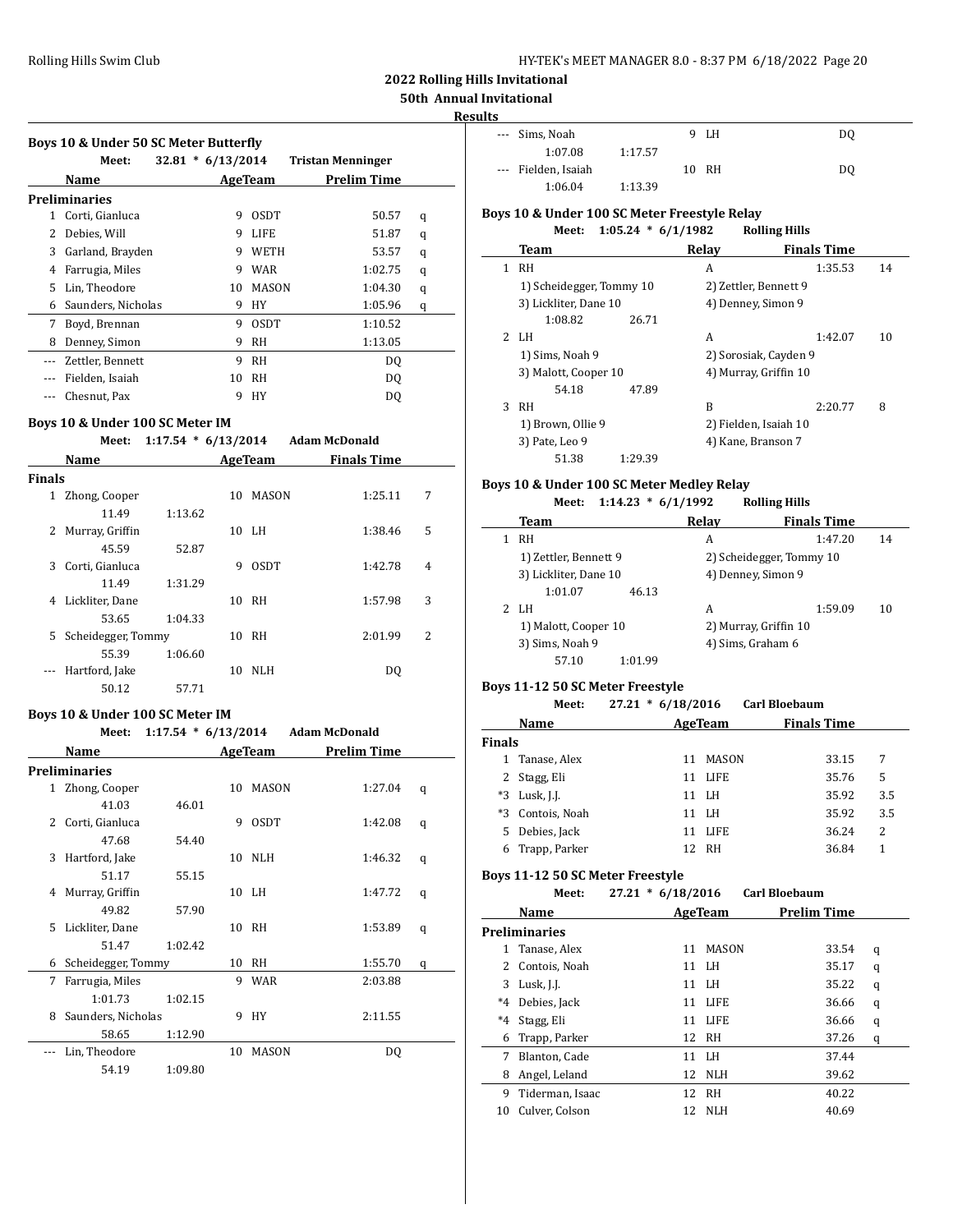**2022 Rolling Hills Invitational 50th Annual Invitational**

**Results**

|    | Preliminaries  (Boys 11-12 50 SC Meter Freestyle) |    |             |                    |  |
|----|---------------------------------------------------|----|-------------|--------------------|--|
|    | Name                                              |    | AgeTeam     | <b>Prelim Time</b> |  |
|    | 11 Newberry, Junior                               |    | 11 RH       | 41.67              |  |
|    | 12 Culver, Jayce                                  | 11 | NLH         | 41.69              |  |
| 13 | Mavi, Oscar                                       |    | 11 LH       | 41.72              |  |
|    | 14 Smigiel, Derek                                 |    | 11 LH       | 42.59              |  |
| 15 | Bryant, Boston                                    |    | 12 LH       | 43.29              |  |
| 16 | Maver, Keith                                      |    | 12 RH       | 43.53              |  |
| 17 | Bales, Sam                                        | 11 | <b>RH</b>   | 46.93              |  |
| 18 | Breeden, Hudson                                   | 11 | <b>OSDT</b> | 48.93              |  |
| 19 | Veatch, Carson                                    | 12 | HY          | 53.11              |  |
| 20 | Schmitt, Nathan                                   | 11 | <b>RH</b>   | 53.23              |  |
|    | 21 Corcoran, Benjamin                             |    | 12 LH       | 55.26              |  |
| 22 | Harris, Rylan                                     | 12 | RH          | 1:04.40            |  |

## **Boys 11-12 100 SC Meter Freestyle**

|               | Meet:            | 58.76 * 6/18/2016 |    |              | <b>Carl Bloebaum</b> |   |
|---------------|------------------|-------------------|----|--------------|----------------------|---|
|               | Name             |                   |    | AgeTeam      | <b>Finals Time</b>   |   |
| <b>Finals</b> |                  |                   |    |              |                      |   |
| 1             | Vamadeva, Velan  |                   | 12 | MASON        | 1:16.37              | 7 |
|               | 35.54            | 40.83             |    |              |                      |   |
| 2             | Lusk, J.J.       |                   |    | 11 LH        | 1:19.07              | 5 |
|               | 38.11            | 40.96             |    |              |                      |   |
| 3             | Fesenko, Nikolay |                   | 11 | <b>MASON</b> | 1:19.82              | 4 |
|               | 38.27            | 41.55             |    |              |                      |   |
| 4             | Stagg, Eli       |                   | 11 | LIFE         | 1:20.62              | 3 |
|               | 38.76            | 41.86             |    |              |                      |   |
| 5             | Debies, Jack     |                   | 11 | <b>LIFE</b>  | 1:23.15              | 2 |
|               | 39.92            | 43.23             |    |              |                      |   |
| 6             | Angel, Leland    |                   | 12 | NLH          | 1:26.46              | 1 |
|               | 39.70            | 46.76             |    |              |                      |   |

## **Boys 11-12 100 SC Meter Freestyle**

|              | Meet:                | 58.76 * 6/18/2016 |    |                | <b>Carl Bloebaum</b> |   |
|--------------|----------------------|-------------------|----|----------------|----------------------|---|
|              | Name                 |                   |    | <b>AgeTeam</b> | <b>Prelim Time</b>   |   |
|              | <b>Preliminaries</b> |                   |    |                |                      |   |
| $\mathbf{1}$ | Hossler, James       |                   |    | 12 RH          | 1:13.20              | q |
|              | 35.24                | 37.96             |    |                |                      |   |
| 2            | Vamadeva, Velan      |                   | 12 | <b>MASON</b>   | 1:17.39              | q |
|              | 13.56                | 1:03.83           |    |                |                      |   |
| 3            | Fesenko, Nikolay     |                   | 11 | <b>MASON</b>   | 1:21.03              | q |
|              | 17.97                | 1:03.06           |    |                |                      |   |
| 4            | Lusk, J.J.           |                   |    | 11 LH          | 1:21.10              | q |
|              | 39.60                | 41.50             |    |                |                      |   |
| 5            | Stagg, Eli           |                   |    | 11 LIFE        | 1:21.93              | q |
|              | 40.61                | 41.32             |    |                |                      |   |
| 6            | Debies, Jack         |                   |    | 11 LIFE        | 1:22.90              | q |
|              | 40.04                | 42.86             |    |                |                      |   |
| 7            | Angel, Leland        |                   |    | 12 NLH         | 1:28.13              |   |
|              | 41.85                | 46.28             |    |                |                      |   |
| 8            | Asbrock, Jordan      |                   |    | 11 LH          | 1:29.43              |   |
|              | 43.72                | 45.71             |    |                |                      |   |
| 9            | Smigiel, Derek       |                   |    | 11 LH          | 1:33.11              |   |
|              | 44.69                | 48.42             |    |                |                      |   |
| 10           | Mavi, Oscar          |                   |    | 11 LH          | 1:34.67              |   |
|              | 46.16                | 48.51             |    |                |                      |   |

| 11 | Mayer, Keith          |         | 12 RH | 1:36.69 |
|----|-----------------------|---------|-------|---------|
|    | 43.72                 | 52.97   |       |         |
|    | 12 Klosterman, Taylor |         | 12 RH | 1:38.18 |
|    | 45.67                 | 52.51   |       |         |
|    | 13 Tiderman, Isaac    |         | 12 RH | 1:39.11 |
|    | 43.54                 | 55.57   |       |         |
|    | 14 Corcoran, Benjamin |         | 12 LH | 2:21.84 |
|    | 56.41                 | 1:25.43 |       |         |

#### **Boys 11-12 50 SC Meter Backstroke**

|               | Meet:             | $31.24 * 6/17/2016$ |     |         | <b>Carl Bloebaum</b> |   |
|---------------|-------------------|---------------------|-----|---------|----------------------|---|
|               | Name              |                     |     | AgeTeam | <b>Finals Time</b>   |   |
| <b>Finals</b> |                   |                     |     |         |                      |   |
| 1             | Vamadeva, Lingan  |                     | 12. | MASON   | 39.90                | 7 |
|               | 2 Asbrock, Jordan |                     | 11  | - LH    | 42.94                | 5 |
|               | 3 Trapp, Parker   |                     |     | 12 RH   | 44.78                | 4 |
|               | 4 Angel, Leland   |                     |     | 12 NLH  | 46.03                | 3 |
| 5.            | Blanton, Cade     |                     | 11  | LH.     | 46.85                | 2 |
| 6             | Stagg, Eli        |                     |     | LIFE    | 47.46                |   |

## **Boys 11-12 50 SC Meter Backstroke**

|     | Meet:                | $31.24 * 6/17/2016$ |    |                | <b>Carl Bloebaum</b> |   |
|-----|----------------------|---------------------|----|----------------|----------------------|---|
|     | Name                 |                     |    | <b>AgeTeam</b> | <b>Prelim Time</b>   |   |
|     | <b>Preliminaries</b> |                     |    |                |                      |   |
| 1   | Vamadeva, Lingan     |                     | 12 | MASON          | 40.29                | q |
| 2   | Asbrock, Jordan      |                     | 11 | LH             | 44.47                | q |
| 3   | Trapp, Parker        |                     | 12 | RH             | 44.85                | q |
| 4   | Angel, Leland        |                     | 12 | <b>NLH</b>     | 45.27                | q |
| 5   | Blanton, Cade        |                     | 11 | LH             | 47.35                | q |
| 6   | Stagg, Eli           |                     | 11 | <b>LIFE</b>    | 48.21                | q |
| 7   | Klosterman, Taylor   |                     | 12 | RH             | 52.05                |   |
| 8   | Mayer, Keith         |                     | 12 | RH             | 53.77                |   |
| 9   | Debies, Jack         |                     | 11 | LIFE           | 55.76                |   |
| 10  | Newberry, Junior     |                     | 11 | <b>RH</b>      | 55.97                |   |
| 11  | Tiderman, Isaac      |                     | 12 | RH             | 56.26                |   |
| 12  | Bales, Sam           |                     | 11 | RH             | 59.01                |   |
| 13  | Breeden, Hudson      |                     | 11 | <b>OSDT</b>    | 59.08                |   |
| 14  | Schmitt, Nathan      |                     | 11 | <b>RH</b>      | 1:04.50              |   |
| 15  | Harris, Rylan        |                     | 12 | <b>RH</b>      | 1:29.32              |   |
| --- | Corcoran, Benjamin   |                     |    | 12 LH          | DQ                   |   |

## **Boys 11-12 50 SC Meter Breaststroke**

| $35.73 * 6/16/2012$<br>Meet: | <b>Jack Putnick</b> |
|------------------------------|---------------------|
|------------------------------|---------------------|

|                                            | Name                         | AgeTeam |              | <b>Finals Time</b> |                          |  |
|--------------------------------------------|------------------------------|---------|--------------|--------------------|--------------------------|--|
| <b>Finals</b>                              |                              |         |              |                    |                          |  |
|                                            | Tanase, Alex                 | 11      | <b>MASON</b> | 44.95              | 7                        |  |
| 2                                          | Vamadeva, Velan              | 12      | MASON        | 46.46              | 5                        |  |
| 3.                                         | Vamadeva, Lingan             | 12.     | MASON        | 47.41              | 4                        |  |
| 4                                          | Fesenko, Nikolay             | 11      | MASON        | 48.64              | 3                        |  |
| 5.                                         | Trapp, Parker                | 12      | - RH         | 49.92              | $\overline{\mathcal{L}}$ |  |
| 6                                          | Angel, Leland                |         | 12 NLH       | 50.26              | 1                        |  |
| <b>Boys 11-12 50 SC Meter Breaststroke</b> |                              |         |              |                    |                          |  |
|                                            | $35.73 * 6/16/2012$<br>Meet: |         |              | Jack Putnick       |                          |  |
|                                            | Name                         |         | AgeTeam      | <b>Prelim Time</b> |                          |  |
|                                            | <b>Preliminaries</b>         |         |              |                    |                          |  |
|                                            | Hossler, James               |         | 12 RH        | 43.80              | q                        |  |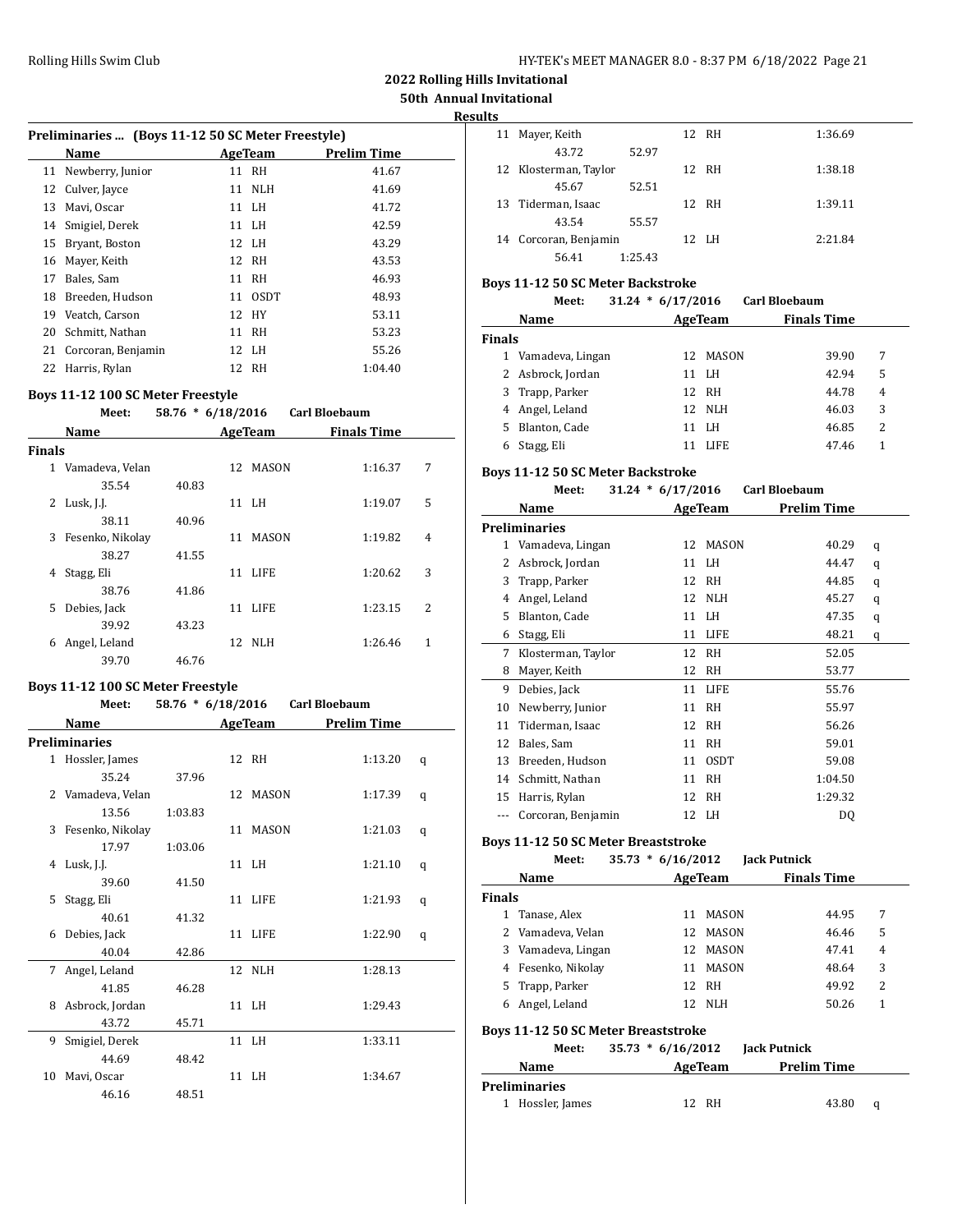| HY-TEK's MEET MANAGER 8.0 - 8:37 PM 6/18/2022 Page 22 |  |  |  |
|-------------------------------------------------------|--|--|--|
|-------------------------------------------------------|--|--|--|

**50th Annual Invitational**

#### **Results**

| Preliminaries  (Boys 11-12 50 SC Meter Breaststroke) |                                  |                   |                |                      |   |  |
|------------------------------------------------------|----------------------------------|-------------------|----------------|----------------------|---|--|
|                                                      | <b>Name</b>                      |                   | <b>AgeTeam</b> | <b>Prelim Time</b>   |   |  |
|                                                      | 2 Tanase, Alex                   | 11                | <b>MASON</b>   | 45.15                | q |  |
|                                                      | 3 Vamadeva, Lingan               |                   | 12 MASON       | 47.89                | q |  |
|                                                      | 4 Culver, Colson                 |                   | 12 NLH         | 48.96                | q |  |
|                                                      | 5 Vamadeva, Velan                |                   | 12 MASON       | 49.15                | q |  |
|                                                      | 6 Fesenko, Nikolay               |                   | 11 MASON       | 49.38                | q |  |
| $7^{\circ}$                                          | Trapp, Parker                    |                   | 12 RH          | 50.11                |   |  |
|                                                      | 8 Angel, Leland                  |                   | 12 NLH         | 52.26                |   |  |
|                                                      | 9 Culver, Jayce                  |                   | 11 NLH         | 52.58                |   |  |
| 10                                                   | Mayer, Keith                     |                   | 12 RH          | 55.40                |   |  |
|                                                      | 11 Asbrock, Jordan               | 11                | LH             | 56.18                |   |  |
|                                                      | 12 Veatch, Carson                |                   | 12 HY          | 56.29                |   |  |
| 13                                                   | Klosterman, Taylor               |                   | 12 RH          | 56.86                |   |  |
|                                                      | 14 Tiderman, Isaac               |                   | 12 RH          | 57.09                |   |  |
| 15                                                   | Smigiel, Derek                   |                   | 11 LH          | 57.98                |   |  |
|                                                      | 16 Mavi, Oscar                   |                   | 11 LH          | 58.07                |   |  |
|                                                      | 17 Contois, Noah                 | 11                | LH             | 58.13                |   |  |
|                                                      | 18 Newberry, Junior              |                   | 11 RH          | 59.85                |   |  |
|                                                      | 19 Ammon, Tyler                  |                   | 11 WAR         | 1:00.04              |   |  |
|                                                      | 20 Blanton, Cade                 |                   | 11 LH          | 1:03.09              |   |  |
| 21                                                   | Bales, Sam                       |                   | 11 RH          | 1:04.50              |   |  |
|                                                      | --- Bryant, Boston               |                   | 12 LH          | DQ                   |   |  |
|                                                      | --- Schmitt, Nathan              | 11                | <b>RH</b>      | DQ                   |   |  |
|                                                      | --- Corcoran, Benjamin           |                   | 12 LH          | DQ                   |   |  |
|                                                      | Boys 11-12 50 SC Meter Butterfly |                   |                |                      |   |  |
|                                                      | Meet:                            | 29.99 * 6/17/2016 |                | <b>Carl Bloebaum</b> |   |  |
|                                                      | Name                             |                   | <b>AgeTeam</b> | <b>Finals Time</b>   |   |  |
| <b>Finals</b>                                        |                                  |                   |                |                      |   |  |
|                                                      | 1 Vamadeva, Velan                |                   | 12 MASON       | 35.28                | 7 |  |
|                                                      | 2 Tanase, Alex                   |                   | 11 MASON       | 35.56                | 5 |  |
|                                                      | 3 Vamadeva, Lingan               |                   | 12 MASON       | 40.79                | 4 |  |
|                                                      | 4 Fesenko, Nikolay               |                   | 11 MASON       | 41.93                | 3 |  |
|                                                      | 5 Lusk, J.J.                     |                   | 11 LH          | 43.21                | 2 |  |
| 6                                                    | Stagg, Eli                       |                   | 11 LIFE        | 44.66                | 1 |  |
|                                                      | Boys 11-12 50 SC Meter Butterfly |                   |                |                      |   |  |
|                                                      | Meet:                            | 29.99 * 6/17/2016 |                | <b>Carl Bloebaum</b> |   |  |
|                                                      | Name                             |                   | AgeTeam        | <b>Prelim Time</b>   |   |  |
|                                                      | <b>Preliminaries</b>             |                   |                |                      |   |  |
| $\mathbf{1}$                                         | Tanase, Alex                     | 11                | <b>MASON</b>   | 36.36                | q |  |
| $\overline{2}$                                       | Hossler, James                   | 12                | <b>RH</b>      | 36.39                | q |  |
| 3                                                    | Vamadeva, Velan                  | 12                | <b>MASON</b>   | 36.44                | q |  |

4 Vamadeva, Lingan 12 MASON 39.48 q 5 Lusk, J.J. 11 LH 41.32 q 6 Fesenko, Nikolay 11 MASON 42.89 q 7 Stagg, Eli 11 LIFE 45.53 8 Blanton, Cade 11 LH 46.48 9 Debies, Jack 11 LIFE 46.90 10 Bryant, Boston 12 LH 49.31 11 Smigiel, Derek 11 LH 51.53 12 Bales, Sam 11 RH 56.13 --- Schmitt, Nathan 11 RH 12 DQ

|               | <b>Boys 11-12 100 SC Meter IM</b> |                       |     |              |                         |                          |  |
|---------------|-----------------------------------|-----------------------|-----|--------------|-------------------------|--------------------------|--|
|               | Meet:                             | $1:09.21 * 6/20/2009$ |     |              | <b>Matthew McDonald</b> |                          |  |
|               | Name                              |                       |     | AgeTeam      | <b>Finals Time</b>      |                          |  |
| <b>Finals</b> |                                   |                       |     |              |                         |                          |  |
| 1             | Tanase, Alex                      |                       | 11  | <b>MASON</b> | 1:23.92                 | 7                        |  |
|               | 38.06                             | 45.86                 |     |              |                         |                          |  |
| 2             | Vamadeva, Lingan                  |                       | 12  | <b>MASON</b> | 1:26.33                 | 5                        |  |
|               | 39.13                             | 47.20                 |     |              |                         |                          |  |
| 3             | Fesenko, Nikolay                  |                       | 11  | <b>MASON</b> | 1:30.99                 | 4                        |  |
|               | 41.70                             | 49.29                 |     |              |                         |                          |  |
| 4             | Lusk, J.J.                        |                       |     | 11 LH        | 1:33.80                 | 3                        |  |
|               | 44.29                             | 49.51                 |     |              |                         |                          |  |
| 5.            | Klosterman, Taylor                |                       | 12. | <b>RH</b>    | 1:48.82                 | $\overline{\mathcal{L}}$ |  |
|               | 50.54                             | 58.28                 |     |              |                         |                          |  |
|               | Asbrock, Jordan                   |                       |     | 11 LH        | DO.                     |                          |  |
|               | 47.64                             | 55.63                 |     |              |                         |                          |  |

#### **Boys 11-12 100 SC Meter IM**

|    | Meet:                | $1:09.21 * 6/20/2009$ |    |         | <b>Matthew McDonald</b> |   |
|----|----------------------|-----------------------|----|---------|-------------------------|---|
|    | Name                 |                       |    | AgeTeam | <b>Prelim Time</b>      |   |
|    | <b>Preliminaries</b> |                       |    |         |                         |   |
| 1  | Hossler, James       |                       |    | 12 RH   | 1:22.93                 | q |
|    | 38.94                | 43.99                 |    |         |                         |   |
| 2  | Tanase, Alex         |                       | 11 | MASON   | 1:26.45                 | q |
|    | 41.05                | 45.40                 |    |         |                         |   |
| 3  | Vamadeva, Lingan     |                       | 12 | MASON   | 1:28.50                 | q |
|    | 12.86                | 1:15.64               |    |         |                         |   |
| 4  | Lusk, J.J.           |                       |    | 11 LH   | 1:33.09                 | q |
|    | 43.05                | 50.04                 |    |         |                         |   |
| 5. | Fesenko, Nikolay     |                       | 11 | MASON   | 1:34.21                 | q |
|    | 42.76                | 51.45                 |    |         |                         |   |
| 6. | Asbrock, Jordan      |                       |    | 11 LH   | 1:40.07                 | q |
|    | 46.79                | 53.28                 |    |         |                         |   |
| 7  | Ammon, Tyler         |                       |    | 11 WAR  | 1:45.41                 |   |
|    | 49.08                | 56.33                 |    |         |                         |   |
| 8  | Klosterman, Taylor   |                       | 12 | RH      | 1:55.26                 |   |
| 9  | Mavi, Oscar          |                       |    | 11 LH   | 1:55.71                 |   |
|    | 58.25                | 57.46                 |    |         |                         |   |

#### **Boys 11-12 200 SC Meter Freestyle Relay**

**Meet: 2:07.14 \* 6/14/2013 Beckett Ridge Barracudas**

|                | C Davis, J Ford, K Saurine, M Kiker |       |                       |                          |    |
|----------------|-------------------------------------|-------|-----------------------|--------------------------|----|
|                | Team                                |       | Relay                 | <b>Finals Time</b>       |    |
| 1.             | LH                                  |       | A                     | 2:32.06                  | 14 |
|                | 1) Contois, Noah 11                 |       | 2) Asbrock, Jordan 11 |                          |    |
|                | 3) Blanton, Cade 11                 |       | 4) Lusk, J.J. 11      |                          |    |
|                | 36.09                               |       |                       | 34.54                    |    |
| $\overline{2}$ | <b>RH</b>                           |       | A                     | 2:38.10                  | 10 |
|                | 1) Tiderman, Isaac 12               |       | 2) Trapp, Parker 12   |                          |    |
|                | 3) Klosterman, Taylor 12            |       | 4) Hossler, James 12  |                          |    |
|                | 41.76                               | 37.92 | 30.64                 | 47.78                    |    |
| 3              | LH                                  |       | B                     | 3:08.07                  | 8  |
|                | 1) Mavi, Oscar 11                   |       |                       | 2) Corcoran, Benjamin 12 |    |
|                | 3) Bryant, Boston 12                |       | 4) Smigiel, Derek 11  |                          |    |
|                | 43.74                               | 57.23 | 19.53                 | 1:07.57                  |    |
|                |                                     |       |                       |                          |    |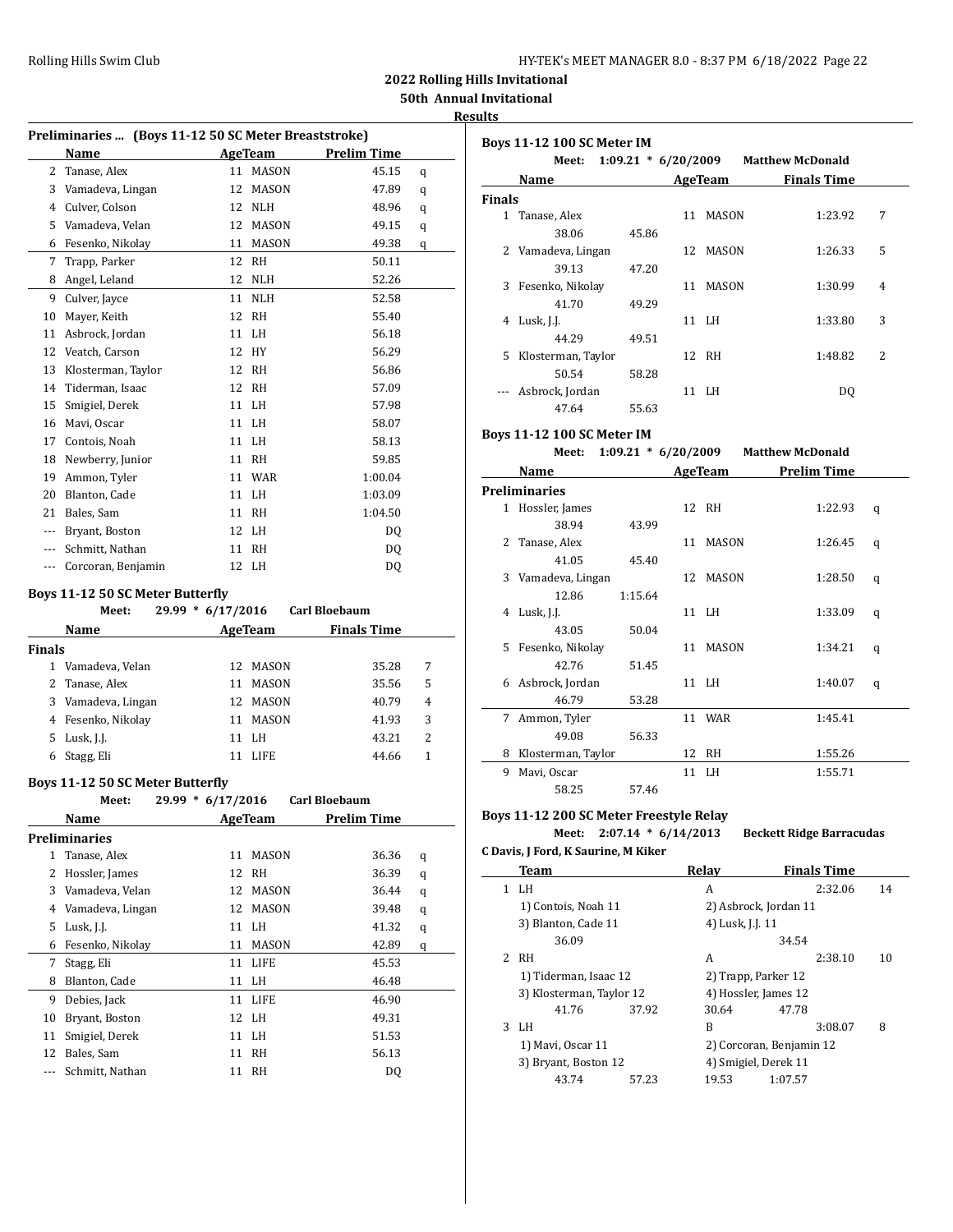**2022 Rolling Hills Invitational 50th Annual Invitational**

# **Results**

|  | (Boys 11-12 200 SC Meter Freestyle Relay) |
|--|-------------------------------------------|
|--|-------------------------------------------|

|         | Team                   |         | Relay              | <b>Finals Time</b>     |   |
|---------|------------------------|---------|--------------------|------------------------|---|
| 4       | <b>RH</b>              |         | B                  | 3:19.41                | 6 |
|         | 1) Bales, Sam 11       |         |                    | 2) Newberry, Junior 11 |   |
|         | 3) Schmitt, Nathan 11  |         | 4) Mayer, Keith 12 |                        |   |
|         | 55.19                  | 1:02.96 | 55.32              | 25.94                  |   |
| $- - -$ | MASON                  |         | А                  | DO.                    |   |
|         | 1) Vamadeva, Lingan 12 |         |                    | 2) Fesenko, Nikolay 11 |   |
|         | 3) Vamadeva, Velan 12  |         | 4) Tanase, Alex 11 |                        |   |
|         | 33.66                  | 35.98   | 35.06              | 34.09                  |   |

### **Boys 11-12 200 SC Meter Medley Relay**

#### **Meet: 2:22.81 \* 6/18/2011 Pleasant Run Farms L Sobolewski, B Peters, W McCullough, I Valentine**

|   | Team                     |       | Relay                | <b>Finals Time</b>       |    |
|---|--------------------------|-------|----------------------|--------------------------|----|
| 1 | MASON                    |       | A                    | 2:39.66                  | 14 |
|   | 1) Vamadeva, Lingan 12   |       | 2) Tanase, Alex 11   |                          |    |
|   | 3) Vamadeva, Velan 12    |       |                      | 4) Fesenko, Nikolay 11   |    |
|   | 41.44                    | 44.85 | 37.64                | 35.73                    |    |
|   | $2$ LH                   |       | A                    | 2:53.49                  | 10 |
|   | 1) Blanton, Cade 11      |       | 2) Bryant, Boston 12 |                          |    |
|   | 3) Lusk, J.J. 11         |       | 4) Contois, Noah 11  |                          |    |
|   | 47.68                    | 49.19 | 40.85                | 35.77                    |    |
|   | LH.                      |       | B                    | DQ                       |    |
|   | 1) Smigiel, Derek 11     |       | 2) Mavi, Oscar 11    |                          |    |
|   | 3) Asbrock, Jordan 11    |       |                      | 4) Corcoran, Benjamin 12 |    |
|   | 53.61                    | 57.91 | 51.40                | 1:14.34                  |    |
|   | <b>RH</b>                |       | A                    | DQ                       |    |
|   | 1) Klosterman, Taylor 12 |       | 2) Mayer, Keith 12   |                          |    |
|   | 3) Trapp, Parker 12      |       |                      | 4) Tiderman, Isaac 12    |    |
|   | 50.96                    |       |                      | 41.46                    |    |

### **Boys 13-14 50 SC Meter Freestyle**

|               | Meet:                      | $25.49 * 6/16/2017$ |         | <b>Luke Paxton</b> |   |
|---------------|----------------------------|---------------------|---------|--------------------|---|
|               | Name                       |                     | AgeTeam | <b>Finals Time</b> |   |
| <b>Finals</b> |                            |                     |         |                    |   |
|               | Tu, Ethan                  | 14                  | MASON   | 25.89              | 7 |
|               | 2 Young, Caden             | 14                  | LH      | 27.72              | 5 |
| 3             | Wall, Robbie               | 13                  | HY      | 29.45              | 4 |
| 4             | Garcia-Izquierdo, Santiago | 14                  | LIFE    | 29.49              | 3 |
| 5             | Lickliter, Kenny           | 14                  | - RH    | 29.96              | 2 |
| 6             | Wood, Connor               | 14                  | NLH     | 30.13              | 1 |
|               |                            |                     |         |                    |   |

### **Boys 13-14 50 SC Meter Freestyle**

|    | Meet:                      | $25.49 * 6/16/2017$ |         |         | <b>Luke Paxton</b> |   |
|----|----------------------------|---------------------|---------|---------|--------------------|---|
|    | Name                       |                     | AgeTeam |         | <b>Prelim Time</b> |   |
|    | Preliminaries              |                     |         |         |                    |   |
| 1  | Tu, Ethan                  |                     | 14      | MASON   | 26.29              | q |
| 2  | Burt, Cooper               |                     |         | 14 OSDT | 26.76              | q |
| 3  | Young, Caden               |                     |         | 14 LH   | 27.79              | q |
| 4  | Garcia-Izquierdo, Santiago |                     |         | 14 LIFE | 28.41              | q |
| 5  | Wall. Robbie               |                     |         | 13 HY   | 29.21              | q |
| 6  | Wood, Connor               |                     |         | 14 NLH  | 29.81              | q |
| 7  | Lickliter, Kenny           |                     |         | 14 RH   | 30.13              |   |
| 8  | Schmitt, Luke              |                     | 14      | RH      | 31.01              |   |
| 9  | Hardesty, Ethan            |                     | 14      | - LH    | 31.27              |   |
| 10 | Liu, Owen                  |                     | 14      | LIFE    | 31.39              |   |
|    |                            |                     |         |         |                    |   |

|       | 11 Coxhead, Daniel |    | 14 RH        | 32.45 |
|-------|--------------------|----|--------------|-------|
|       | 12 Marsden, John   |    | 13 LIFE      | 32.79 |
| $*13$ | Herr. Michael      |    | 13 WETH      | 32.90 |
| $*13$ | Albanese, Luke     |    | 14 HY        | 32.90 |
| 15    | Baker, Wyatt       |    | 14 LH        | 33.34 |
| 16    | Haughin, Carter    | 14 | <b>RH</b>    | 33.84 |
| 17    | Reed, Will         |    | 13 RH        | 34.07 |
| 18    | Green, Sean        |    | 13 RH        | 34.28 |
| 19    | Tiderman, Marcos   | 14 | RH           | 34.91 |
| 20    | Droder, Jack       |    | 13 LIFE      | 34.93 |
|       | 21 Singh, Rohanjit | 13 | <b>MASON</b> | 37.28 |
| 22    | Barnes, Mason      | 13 | <b>NLH</b>   | 37.78 |
|       | 23 Johnson, Henry  |    | 14 RH        | 38.95 |
| 24    | Sheldrick, Jack    | 13 | <b>RH</b>    | 40.86 |

## **Boys 13-14 100 SC Meter Freestyle**

**Meet: 56.32 \* 6/16/2017 Luke Paxton**

| Name              |       |                            |              |                                        |                          |
|-------------------|-------|----------------------------|--------------|----------------------------------------|--------------------------|
| <b>Finals</b>     |       |                            |              |                                        |                          |
| Tu, Ethan         |       | 14                         | MASON        | 58.69                                  | 7                        |
| 28.22             | 30.47 |                            |              |                                        |                          |
| Young, Caden<br>2 |       |                            |              | 1:00.30                                | 5                        |
| 29.07             | 31.23 |                            |              |                                        |                          |
|                   |       |                            |              | 1:05.13                                | $\overline{4}$           |
| 30.53             | 34.60 |                            |              |                                        |                          |
| Zubkov, Greg      |       | 13                         | <b>MASON</b> | 1:06.60                                | 3                        |
| 32.67             | 33.93 |                            |              |                                        |                          |
| Privett, William  |       |                            |              | 1:07.86                                | $\overline{\mathcal{L}}$ |
| 33.06             | 34.80 |                            |              |                                        |                          |
| Metz, Michael     |       | 13                         | <b>RH</b>    | 1:07.94                                | 1                        |
| 32.87             | 35.07 |                            |              |                                        |                          |
|                   |       | Garcia-Izquierdo, Santiago |              | AgeTeam<br>14 LH<br>14 LIFE<br>14 LIFE | <b>Finals Time</b>       |

# **Boys 13-14 100 SC Meter Freestyle**

 $\overline{a}$ 

|    | Meet:                      |       |          | 56.32 * 6/16/2017 Luke Paxton |   |
|----|----------------------------|-------|----------|-------------------------------|---|
|    | Name                       |       | AgeTeam  | <b>Prelim Time</b>            |   |
|    | Preliminaries              |       |          |                               |   |
|    | 1 Tu, Ethan                |       | 14 MASON | 58.21                         | q |
|    | 28.37                      | 29.84 |          |                               |   |
|    | 2 Young, Caden             |       | 14 LH    | 1:00.63                       | q |
|    | 29.42                      | 31.21 |          |                               |   |
| 3  | Garcia-Izquierdo, Santiago |       | 14 LIFE  | 1:04.62                       | q |
|    | 31.44                      | 33.18 |          |                               |   |
|    | 4 Zubkov, Greg             |       | 13 MASON | 1:05.84                       | q |
|    | 31.75                      | 34.09 |          |                               |   |
| 5  | Privett. William           |       | 14 LIFE  | 1:06.81                       | q |
|    | 32.29                      | 34.52 |          |                               |   |
| 6  | Metz, Michael              |       | 13 RH    | 1:07.28                       | q |
|    | 32.31                      | 34.97 |          |                               |   |
| 7  | Lickliter, Kenny           |       | 14 RH    | 1:08.38                       |   |
|    | 33.25                      | 35.13 |          |                               |   |
| 8  | Wall, Robbie               |       | 13 HY    | 1:10.49                       |   |
|    | 32.07                      | 38.42 |          |                               |   |
| 9  | Herr, Michael              |       | 13 WETH  | 1:13.51                       |   |
|    | 34.97                      | 38.54 |          |                               |   |
| 10 | Bales, Lukas               |       | 14 RH    | 1:13.91                       |   |
|    | 35.56                      | 38.35 |          |                               |   |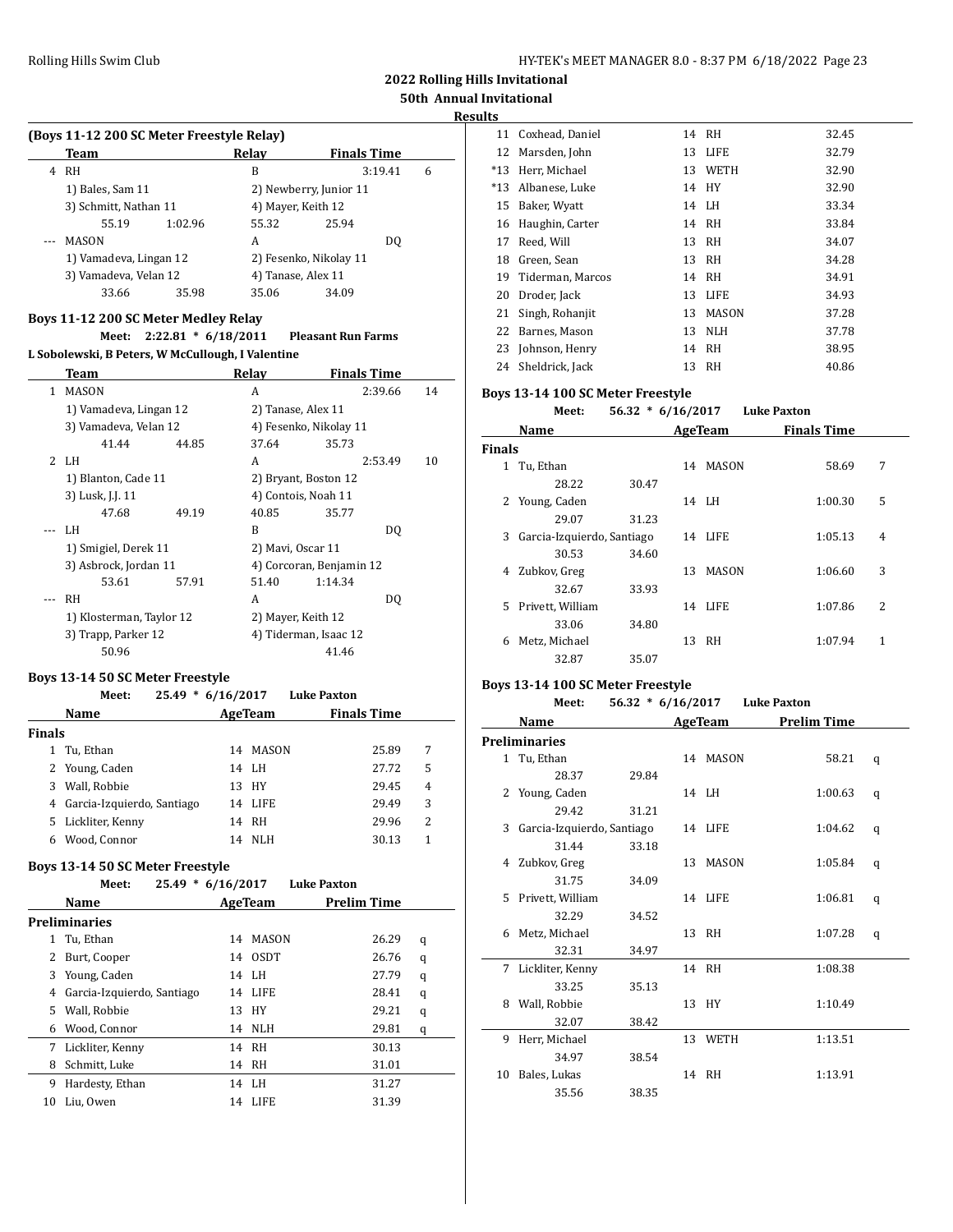**50th Annual Invitational Results**

| Preliminaries  (Boys 13-14 100 SC Meter Freestyle) |  |
|----------------------------------------------------|--|
|----------------------------------------------------|--|

|    | Name                | AgeTeam |    |         | <b>Prelim Time</b> |
|----|---------------------|---------|----|---------|--------------------|
| 11 | Marsden, John       |         |    | 13 LIFE | 1:14.90            |
|    | 35.06               | 39.84   |    |         |                    |
|    | 12 Green, Sean      |         | 13 | - RH    | 1:17.58            |
|    | 38.71               | 38.87   |    |         |                    |
|    | 13 Reed, Will       |         | 13 | - RH    | 1:18.87            |
|    | 36.16               | 42.71   |    |         |                    |
|    | 14 Tiderman, Marcos |         |    | 14 RH   | 1:20.30            |
|    | 36.30               | 44.00   |    |         |                    |
| 15 | Newberry, Auggy     |         | 13 | - RH    | 1:22.11            |
|    | 38.20               | 43.91   |    |         |                    |
|    | 16 Sheldrick, Jack  |         | 13 | RH      | 1:32.61            |
|    | 43.11               | 49.50   |    |         |                    |
|    | Baker, Wyatt        |         | 14 | - LH    | DQ                 |
|    |                     |         |    |         |                    |

#### **Boys 13-14 50 SC Meter Backstroke**

|               | Meet:            | $29.55 * 6/16/2017$ |         | <b>Luke Paxton</b> |   |
|---------------|------------------|---------------------|---------|--------------------|---|
|               | <b>Name</b>      |                     | AgeTeam | <b>Finals Time</b> |   |
| <b>Finals</b> |                  |                     |         |                    |   |
| 1             | Young, Caden     |                     | 14 LH   | 32.07              | 7 |
| 2             | Metz, Michael    | 13                  | RH      | 34.48              | 5 |
| 3             | Wall, Robbie     | 13                  | HY      | 34.96              | 4 |
| 4             | Coxhead, Daniel  | 14                  | - RH    | 39.32              | 3 |
| 5.            | Lickliter, Kenny | 14                  | - RH    | 39.45              | 2 |
| 6             | Schmitt, Luke    | 14                  | - RH    | 41.30              | 1 |
|               |                  |                     |         |                    |   |

#### **Boys 13-14 50 SC Meter Backstroke**

**Meet: 29.55 \* 6/16/2017 Luke Paxton Name AgeTeam Prelim Time Preliminaries** 1 Burt, Cooper 14 0SDT 29.34\* q 2 Young, Caden 14 LH 32.10 q 3 Metz, Michael 13 RH 34.03 q 4 Wall, Robbie 13 HY 35.28 q 5 Coxhead, Daniel 14 RH 37.54 q 6 Lickliter, Kenny 14 RH 37.66 q 7 Bales, Lukas 14 RH 38.48 8 Green, Sean 13 RH 39.35 9 Schmitt, Luke 14 RH 41.53 10 Haughin, Carter 14 RH 41.76 \*11 Baker, Wyatt 14 LH 41.87 \*11 Newberry, Auggy 13 RH 41.87 13 Singh, Rohanjit 13 MASON 45.34 14 Tiderman, Marcos 14 RH 48.24 15 Sheldrick, Jack 13 RH 49.47 16 Johnson, Henry 14 RH 52.38 --- Protzman, Vinny 13 RH DQ

#### **Boys 13-14 50 SC Meter Breaststroke**

|        | Meet:             | $31.50 * 6/1/1999$ |          | <b>Mark Riebel - Ffc</b> |   |
|--------|-------------------|--------------------|----------|--------------------------|---|
|        | <b>Name</b>       |                    | AgeTeam  | <b>Finals Time</b>       |   |
| Finals |                   |                    |          |                          |   |
|        | Tu, Ethan         |                    | 14 MASON | 35.40                    | 7 |
|        | 2 Vamadeva, Gokul | 14                 | MASON    | 36.01                    | 5 |
| 3.     | Wood, Connor      |                    | 14 NLH   | 39.58                    | 4 |

| 4 Zubkov, Greg   | 13 MASON | 40.10 |  |
|------------------|----------|-------|--|
| 5 Albanese, Luke | 14 HY    | 41.60 |  |
| 6 Herr, Michael  | 13 WETH  | 42.37 |  |

#### **Boys 13-14 50 SC Meter Breaststroke**

|    | Meet:            | $31.50 * 6/1/1999$ |    |              | <b>Mark Riebel - Ffc</b> |   |
|----|------------------|--------------------|----|--------------|--------------------------|---|
|    | Name             |                    |    | AgeTeam      | <b>Prelim Time</b>       |   |
|    | Preliminaries    |                    |    |              |                          |   |
| 1  | Vamadeva, Gokul  |                    | 14 | <b>MASON</b> | 35.64                    | q |
| 2  | Tu, Ethan        |                    | 14 | <b>MASON</b> | 36.04                    | q |
| 3  | Wood, Connor     |                    | 14 | <b>NLH</b>   | 39.59                    | q |
| 4  | Zubkov, Greg     |                    | 13 | <b>MASON</b> | 40.01                    | q |
| 5  | Albanese, Luke   |                    | 14 | HY           | 40.72                    | q |
| 6  | Herr, Michael    |                    | 13 | WETH         | 42.98                    | q |
| 7  | Tiderman, Marcos |                    | 14 | <b>RH</b>    | 44.13                    |   |
| 8  | Reed, Will       |                    | 13 | RH           | 44.17                    |   |
| 9  | Haughin, Carter  |                    | 14 | RH           | 44.48                    |   |
| 10 | Privett, William |                    | 14 | <b>LIFE</b>  | 45.22                    |   |
| 11 | Hardesty, Ethan  |                    | 14 | <b>LH</b>    | 46.81                    |   |
| 12 | Singh, Rohanjit  |                    | 13 | <b>MASON</b> | 46.97                    |   |
| 13 | Schmitt, Luke    |                    | 14 | RH           | 47.34                    |   |
| 14 | Droder, Jack     |                    | 13 | <b>LIFE</b>  | 52.15                    |   |
| 15 | Barnes, Mason    |                    | 13 | <b>NLH</b>   | 56.11                    |   |
|    | Newberry, Auggy  |                    | 13 | RH           | DQ                       |   |
|    |                  |                    |    |              |                          |   |

#### **Boys 13-14 50 SC Meter Butterfly**

#### **Meet: 27.64 \* 6/16/2017 Luke Paxton**

| Name          |                            |    | AgeTeam      | <b>Finals Time</b> |   |
|---------------|----------------------------|----|--------------|--------------------|---|
| <b>Finals</b> |                            |    |              |                    |   |
|               | Tu, Ethan                  | 14 | MASON        | 29.37              | 7 |
|               | 2 Young, Caden             |    | 14 LH        | 30.34              | 5 |
|               | 3 Vamadeva, Gokul          | 14 | MASON        | 31.58              | 4 |
|               | 4 Zubkov, Greg             | 13 | <b>MASON</b> | 31.80              | 3 |
|               | 5 Wood, Connor             | 14 | NLH          | 32.21              | 2 |
| 6             | Garcia-Izquierdo, Santiago | 14 | LIFE         | 32.43              | 1 |

#### **Boys 13-14 50 SC Meter Butterfly**

**Meet: 27.64 \* 6/16/2017 Luke Paxton**

|    | Name                       |    | AgeTeam      | <b>Prelim Time</b> |   |  |
|----|----------------------------|----|--------------|--------------------|---|--|
|    | <b>Preliminaries</b>       |    |              |                    |   |  |
| 1  | Burt, Cooper               | 14 | <b>OSDT</b>  | 29.10              | q |  |
| 2  | Young, Caden               | 14 | LH           | 30.23              | q |  |
| 3  | Tu, Ethan                  | 14 | <b>MASON</b> | 30.71              | q |  |
| 4  | Zubkov, Greg               | 13 | <b>MASON</b> | 31.39              | q |  |
| 5  | Vamadeva, Gokul            | 14 | <b>MASON</b> | 31.51              | q |  |
| 6  | Garcia-Izquierdo, Santiago | 14 | <b>LIFE</b>  | 31.91              | q |  |
| 7  | Wood, Connor               | 14 | <b>NLH</b>   | 32.40              |   |  |
| 8  | Schmitt, Luke              | 14 | RH           | 33.57              |   |  |
| 9  | Coxhead, Daniel            | 14 | <b>RH</b>    | 35.88              |   |  |
| 10 | Metz, Michael              | 13 | RH           | 36.12              |   |  |
| 11 | Albanese, Luke             | 14 | HY           | 36.40              |   |  |
| 12 | Privett, William           | 14 | <b>LIFE</b>  | 36.53              |   |  |
| 13 | Gross, Sam                 | 14 | WAR          | 38.31              |   |  |
| 14 | Bales, Lukas               | 14 | <b>RH</b>    | 38.43              |   |  |
| 15 | Haughin, Carter            | 14 | RH           | 40.54              |   |  |
| 16 | Droder, Jack               | 13 | <b>LIFE</b>  | 45.72              |   |  |
|    |                            |    |              |                    |   |  |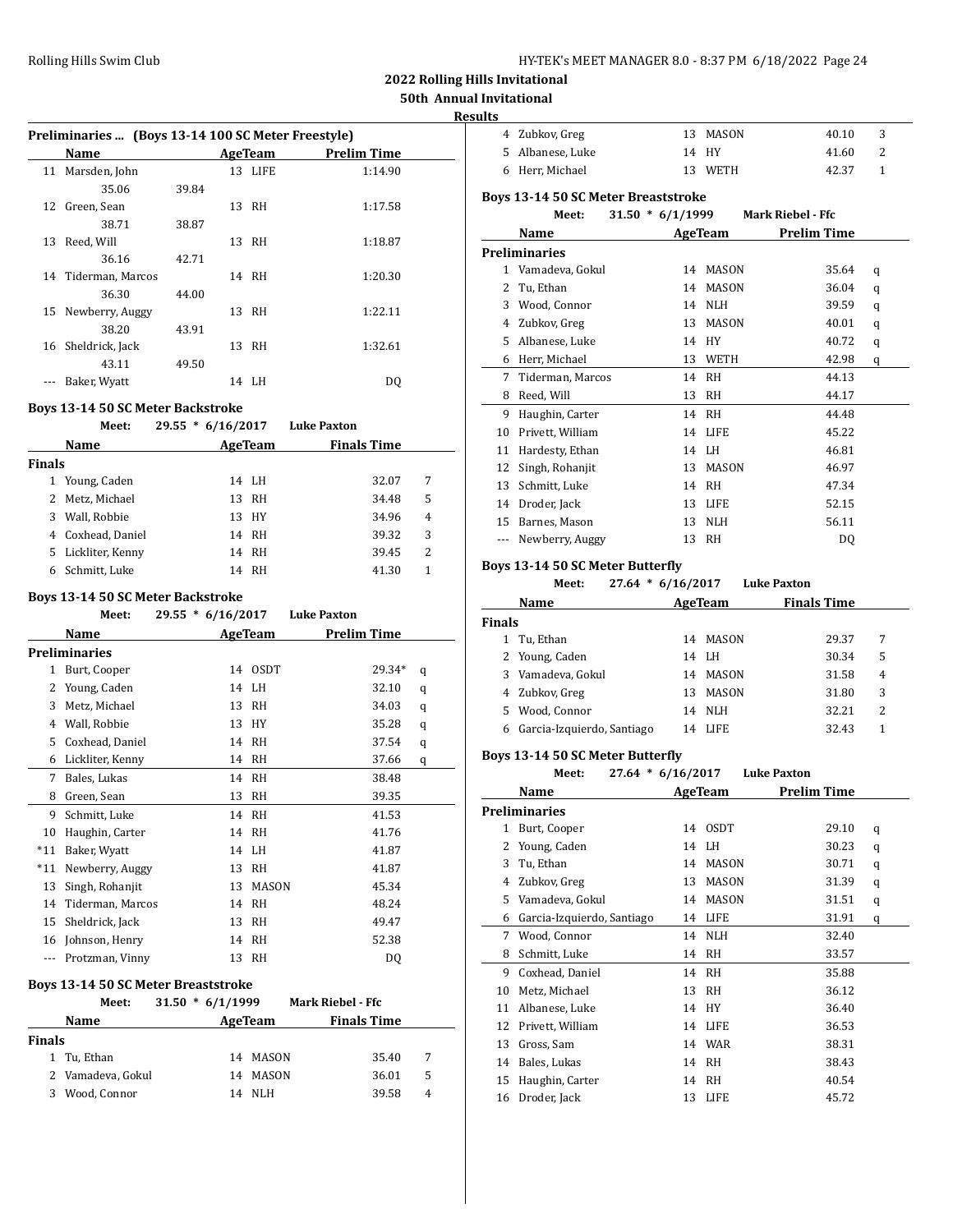**Results**

 $\overline{\phantom{a}}$ 

|               | Preliminaries  (Boys 13-14 50 SC Meter Butterfly)                                                                                                                                                                              |         |          |                                               |   |
|---------------|--------------------------------------------------------------------------------------------------------------------------------------------------------------------------------------------------------------------------------|---------|----------|-----------------------------------------------|---|
|               | Name                                                                                                                                                                                                                           |         | AgeTeam  | <b>Prelim Time</b>                            |   |
|               | 17 Sheldrick, Jack                                                                                                                                                                                                             |         | 13 RH    | 47.18                                         |   |
|               | 18 Johnson, Henry                                                                                                                                                                                                              |         | 14 RH    | 49.37                                         |   |
|               | 19 Barnes, Mason                                                                                                                                                                                                               |         | 13 NLH   | 50.47                                         |   |
|               | <b>Boys 13-14 100 SC Meter IM</b>                                                                                                                                                                                              |         |          |                                               |   |
|               |                                                                                                                                                                                                                                |         |          | Meet: 1:05.09 * 6/21/2008 Gabriel Baumgartner |   |
|               | Name                                                                                                                                                                                                                           |         |          | <b>Example 2 AgeTeam</b> Finals Time          |   |
| <b>Finals</b> |                                                                                                                                                                                                                                |         |          |                                               |   |
|               | 1 Vamadeva, Gokul                                                                                                                                                                                                              |         | 14 MASON | 1:10.85                                       | 7 |
|               | 32.37                                                                                                                                                                                                                          | 38.48   |          |                                               |   |
|               | 2 Zubkov, Greg                                                                                                                                                                                                                 |         | 13 MASON | 1:14.03                                       | 5 |
|               | 34.41                                                                                                                                                                                                                          | 39.62   |          |                                               |   |
|               | 3 Wood, Connor                                                                                                                                                                                                                 |         | 14 NLH   | 1:14.74                                       | 4 |
|               | 33.97                                                                                                                                                                                                                          | 40.77   |          |                                               |   |
|               | 4 Wall, Robbie                                                                                                                                                                                                                 |         | 13 HY    | 1:16.78                                       | 3 |
|               | 35.72                                                                                                                                                                                                                          | 41.06   |          |                                               |   |
| 5             | Metz, Michael                                                                                                                                                                                                                  |         | 13 RH    | 1:17.56                                       | 2 |
|               | 35.52                                                                                                                                                                                                                          | 42.04   |          |                                               |   |
|               | 6 Albanese, Luke                                                                                                                                                                                                               |         | 14 HY    | 1:21.28                                       | 1 |
|               | 38.42                                                                                                                                                                                                                          | 42.86   |          |                                               |   |
|               |                                                                                                                                                                                                                                |         |          |                                               |   |
|               | <b>Boys 13-14 100 SC Meter IM</b>                                                                                                                                                                                              |         |          |                                               |   |
|               | Meet:                                                                                                                                                                                                                          |         |          | 1:05.09 * 6/21/2008 Gabriel Baumgartner       |   |
|               | Name and the state of the state of the state of the state of the state of the state of the state of the state of the state of the state of the state of the state of the state of the state of the state of the state of the s |         |          | AgeTeam Prelim Time                           |   |
|               | <b>Preliminaries</b>                                                                                                                                                                                                           |         |          |                                               |   |
|               | 1 Burt, Cooper                                                                                                                                                                                                                 |         | 14 OSDT  | 1:08.88                                       | q |
|               | 30.65                                                                                                                                                                                                                          | 38.23   |          |                                               |   |
|               | 2 Vamadeva, Gokul                                                                                                                                                                                                              |         | 14 MASON | 1:11.41                                       | q |
|               | 32.85                                                                                                                                                                                                                          | 38.56   |          |                                               |   |
| 3             | Wood, Connor                                                                                                                                                                                                                   |         | 14 NLH   | 1:14.50                                       | q |
|               | 34.30                                                                                                                                                                                                                          | 40.20   |          |                                               |   |
|               | 4 Zubkov, Greg                                                                                                                                                                                                                 |         | 13 MASON | 1:15.37                                       | q |
|               | 36.05                                                                                                                                                                                                                          | 39.32   |          |                                               |   |
|               | 5 Wall, Robbie                                                                                                                                                                                                                 |         | 13 HY    | 1:16.53                                       | q |
|               | 12.61                                                                                                                                                                                                                          | 1:03.92 |          |                                               |   |
|               | 6 Albanese, Luke                                                                                                                                                                                                               |         | 14 HY    | 1:17.98                                       | q |
|               | 36.94                                                                                                                                                                                                                          | 41.04   |          |                                               |   |
|               | 7 Metz, Michael                                                                                                                                                                                                                |         | 13 RH    | 1:19.97                                       |   |
|               | 35.39                                                                                                                                                                                                                          | 44.58   |          |                                               |   |
| 8             | Privett, William                                                                                                                                                                                                               |         | 14 LIFE  | 1:21.03                                       |   |
|               | 37.36                                                                                                                                                                                                                          | 43.67   |          |                                               |   |
| 9             | Liu, Owen                                                                                                                                                                                                                      |         | 14 LIFE  | 1:21.19                                       |   |
|               | 36.64                                                                                                                                                                                                                          | 44.55   |          |                                               |   |
| 10            | Lickliter, Kenny                                                                                                                                                                                                               |         | 14 RH    | 1:22.57                                       |   |
|               | 37.74                                                                                                                                                                                                                          | 44.83   |          |                                               |   |
| 11            | Bales, Lukas                                                                                                                                                                                                                   |         | 14 RH    | 1:24.36                                       |   |
|               |                                                                                                                                                                                                                                |         |          |                                               |   |
|               | 37.26                                                                                                                                                                                                                          | 47.10   |          |                                               |   |
| 12            | Coxhead, Daniel                                                                                                                                                                                                                |         | 14 RH    | 1:25.87                                       |   |
|               | 38.21                                                                                                                                                                                                                          | 47.66   |          |                                               |   |
| 13            | Herr, Michael                                                                                                                                                                                                                  |         | 13 WETH  | 1:26.98                                       |   |
|               | 40.73                                                                                                                                                                                                                          | 46.25   |          |                                               |   |
| 14            | Marsden, John                                                                                                                                                                                                                  |         | 13 LIFE  | 1:28.82                                       |   |
|               | 40.53                                                                                                                                                                                                                          | 48.29   |          |                                               |   |

| แร |                                             |         |    |       |                                              |    |
|----|---------------------------------------------|---------|----|-------|----------------------------------------------|----|
| 15 | Green, Sean                                 |         | 13 | RH    | 1:29.52                                      |    |
|    | 41.31                                       | 48.21   |    |       |                                              |    |
| 16 | Reed, Will                                  |         | 13 | RH    | 1:30.61                                      |    |
|    | 41.28                                       | 49.33   |    |       |                                              |    |
| 17 | Singh, Rohanjit                             |         | 13 | MASON | 1:33.31                                      |    |
|    | 44.19                                       | 49.12   |    |       |                                              |    |
| 18 | Johnson, Henry                              |         | 14 | RH    | 1:52.42                                      |    |
|    | 47.03                                       | 1:05.39 |    |       |                                              |    |
|    | Newberry, Auggy                             |         | 13 | RH    | DQ                                           |    |
|    | 41.80                                       | 48.92   |    |       |                                              |    |
|    | Droder, Jack                                |         | 13 | LIFE  | DQ                                           |    |
|    | 45.76                                       | 51.63   |    |       |                                              |    |
|    | Boys 13-14 200 SC Meter Freestyle Relay     |         |    |       |                                              |    |
|    | Meet:                                       |         |    |       | 1:54.24 * 6/17/2016 Beckett Ridge Barracudas |    |
|    | C Davis, L Ecker, Z Saurine, C Cronk        |         |    |       |                                              |    |
|    | Team                                        |         |    | Relay | <b>Finals Time</b>                           |    |
| 1  | MASON                                       |         |    | A     | 2:01.89                                      | 14 |
|    | 1) Vamadeva, Gokul 14                       |         |    |       | 2) Singh, Rohanjit 13                        |    |
|    | 3) Zubkov, Greg 13                          |         |    |       | 4) Tu, Ethan 14                              |    |
|    | 30.05                                       | 36.84   |    | 28.58 | 26.42                                        |    |
| 2  | <b>RH</b>                                   |         |    | A     | 2:05.99                                      | 10 |
|    | 1) Schmitt, Luke 14                         |         |    |       | 2) Coxhead, Daniel 14                        |    |
|    | 3) Metz, Michael 13                         |         |    |       | 4) Lickliter, Kenny 14                       |    |
|    | 32.08                                       | 33.91   |    | 30.24 | 29.76                                        |    |
| 3  | LIFE                                        |         |    | A     | 2:07.92                                      | 8  |
|    | 1) Garcia-Izquierdo, Santiago 14            |         |    |       | 2) Droder, Jack 13                           |    |
|    | 3) Privett, William 14                      |         |    |       | 4) Marsden, John 13                          |    |
|    | 29.79                                       | 35.11   |    | 30.64 | 32.38                                        |    |
| 4  | RH                                          |         |    | B     | 2:16.68                                      | 6  |
|    | 1) Haughin, Carter 14                       |         |    |       | 2) Newberry, Auggy 13                        |    |
|    | 3) Reed, Will 13                            |         |    |       | 4) Bales, Lukas 14                           |    |
|    | 33.96                                       | 35.61   |    | 34.96 | 32.15                                        |    |
| 5  | <b>RH</b>                                   |         |    | C     | 2:30.90                                      | 4  |
|    | 1) Johnson, Henry 14                        |         |    |       | 2) Green, Sean 13                            |    |
|    | 3) Sheldrick, Jack 13                       |         |    |       | 4) Tiderman, Marcos 14                       |    |
|    | 41.46                                       | 33.74   |    | 51.04 | 24.66                                        |    |
|    | Boys 13-14 200 SC Meter Medley Relay        |         |    |       |                                              |    |
|    | Meet: 2:06.90 * 6/15/2013                   |         |    |       | <b>Rolling Hills</b>                         |    |
|    | B Brockman, W Putnick, A Taske, B Robertson |         |    |       |                                              |    |
|    | <b>Team</b>                                 |         |    | Relay | <b>Finals Time</b>                           |    |
|    | 1 MASON                                     |         |    | A     | 2:17.08                                      | 14 |
|    | 1) Vamadeva, Gokul 14                       |         |    |       | 2) Tu, Ethan 14                              |    |
|    | 3) Zubkov, Greg 13                          |         |    |       | 4) Singh, Rohanjit 13                        |    |
|    |                                             |         |    | 32.47 | 25.26                                        |    |
| 2  | RH                                          |         |    | A     | 2:20.39                                      | 10 |
|    | 1) Metz, Michael 13                         |         |    |       | 2) Lickliter, Kenny 14                       |    |
|    | 3) Coxhead, Daniel 14                       |         |    |       | 4) Schmitt, Luke 14                          |    |
|    | 35.19                                       | 40.44   |    | 34.49 | 30.27                                        |    |
| 3  | <b>RH</b>                                   |         |    | C     | 2:55.62                                      | 8  |
|    | 1) Tiderman, Marcos 14                      |         |    |       | 2) Newberry, Auggy 13                        |    |
|    | 3) Sheldrick, Jack 13                       |         |    |       | 4) Johnson, Henry 14                         |    |
|    | 51.50                                       | 44.81   |    | 46.35 | 32.96                                        |    |
|    | RH                                          |         |    | B     | DQ                                           |    |
|    | 1) Trapp, Tanner 14                         |         |    |       | 2) Haughin, Carter 14                        |    |

3) Reed, Will 13 4) Bales, Lukas 14 48.24 43.83 48.65 37.78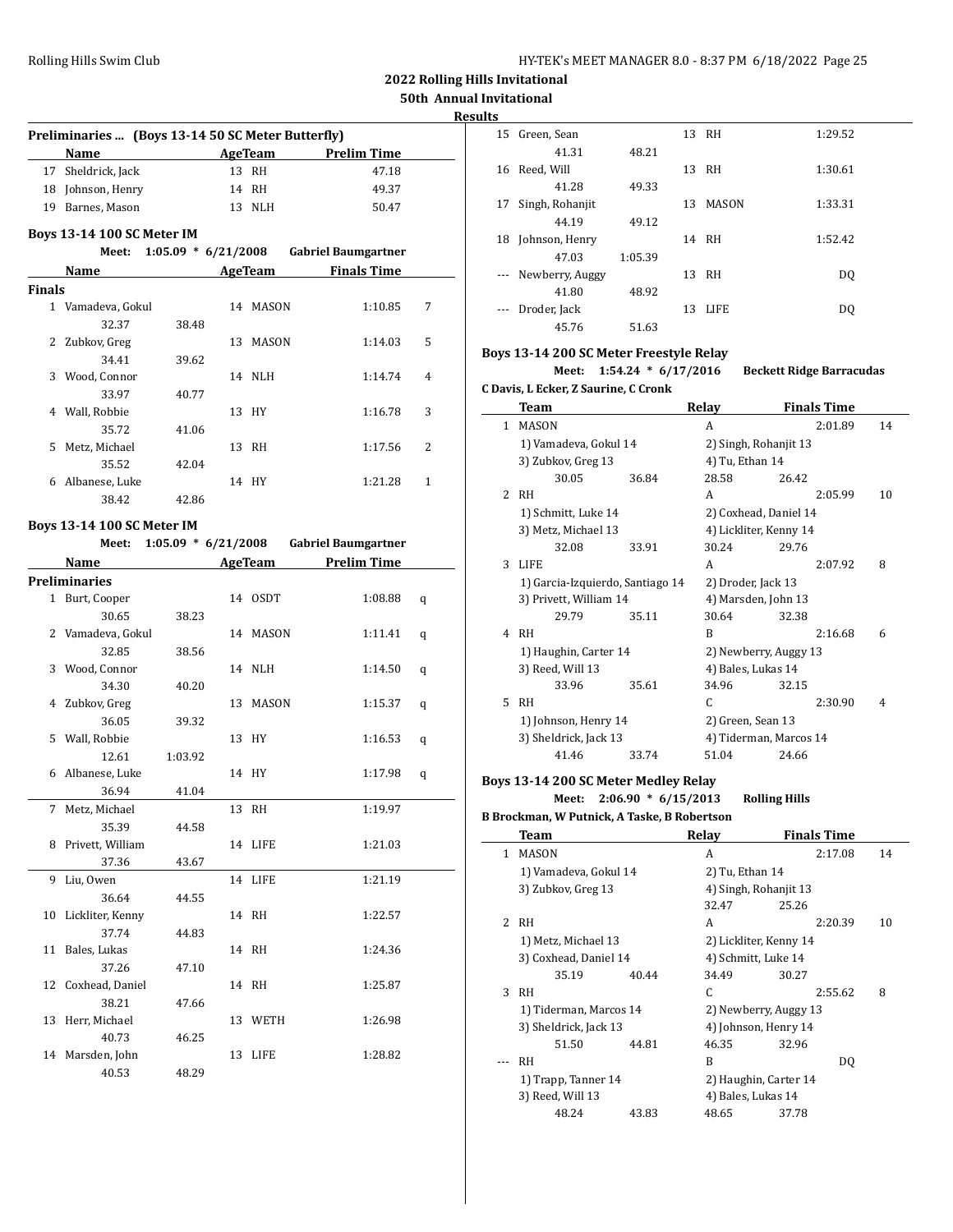## **50th Annual Invitational**

## **Results**

|               | Boys 15-18 50 SC Meter Freestyle |                     |           |                      |       |   |
|---------------|----------------------------------|---------------------|-----------|----------------------|-------|---|
|               | Meet:                            | $24.13 * 6/18/2010$ |           | <b>David Sanders</b> |       |   |
|               | Name                             |                     | AgeTeam   | <b>Finals Time</b>   |       |   |
| <b>Finals</b> |                                  |                     |           |                      |       |   |
| 1             | Shooner, Levi                    |                     | 18 LH     |                      | 25.92 | 7 |
| 2             | Reed, Max                        | 17                  | <b>RH</b> |                      | 26.07 | 5 |
| 3             | Tomlinson, Joseph                |                     | 16 LIFE   |                      | 27.82 | 4 |
| 4             | Mitiek, Omar                     | 17                  | LIFE      |                      | 27.85 | 3 |
| 5.            | Cronk, Ethan                     | 16                  | - LH      |                      | 27.94 | 2 |
| 6             | Souza, Pedro                     | 16                  | LIFE      |                      | 28.20 |   |

## **Boys 15-18 50 SC Meter Freestyle**

|                | Meet:                | 24.13 * 6/18/2010 |                | <b>David Sanders</b> |   |  |
|----------------|----------------------|-------------------|----------------|----------------------|---|--|
|                | Name                 |                   | <b>AgeTeam</b> | <b>Prelim Time</b>   |   |  |
|                | <b>Preliminaries</b> |                   |                |                      |   |  |
| 1              | Reed, Max            | 17                | <b>RH</b>      | 26.30                | q |  |
| $\overline{c}$ | Shooner, Levi        | 18                | LH             | 26.42                | q |  |
| 3              | Souza, Pedro         | 16                | <b>LIFE</b>    | 27.61                | q |  |
| 4              | Tomlinson, Joseph    | 16                | LIFE           | 28.18                | q |  |
| 5              | Cronk, Ethan         | 16                | LH             | 28.25                | q |  |
| 6              | Mitiek, Omar         | 17                | <b>LIFE</b>    | 28.67                | q |  |
| 7              | Nicholson, H         | 17                | LH             | 29.16                |   |  |
| 8              | Dalal, Yash          | 16                | <b>LIFE</b>    | 29.39                |   |  |
| 9              | Poettker, Justin     | 18                | <b>NLH</b>     | 29.62                |   |  |
| $*10$          | Kaesemeyer, Jacob    | 16                | <b>LIFE</b>    | 30.13                |   |  |
| $*10$          | Gross, Jon           | 16                | <b>WAR</b>     | 30.13                |   |  |
| 12             | Kruger, Jonathan     | 16                | <b>RH</b>      | 30.21                |   |  |
| 13             | Johnson, Mason       | 16                | <b>RH</b>      | 30.26                |   |  |
| 14             | Newberry, Matty      | 15                | <b>RH</b>      | 30.30                |   |  |
| 15             | Hunt, Adam           | 15                | <b>OSDT</b>    | 30.40                |   |  |
| 16             | Tomlinson, Finlay    | 15                | <b>LIFE</b>    | 30.95                |   |  |
| 17             | Blau, Gavin          | 16                | <b>RH</b>      | 31.21                |   |  |
| 18             | Schad, Aiden         | 15                | HY             | 32.21                |   |  |
| 19             | McClung, Owen        | 15                | <b>RH</b>      | 32.46                |   |  |
| 20             | Contois, Braden      | 15                | LH             | 32.50                |   |  |
| 21             | Theile, Ben          | 15                | <b>RH</b>      | 33.04                |   |  |
| 22             | Fox, Hayden          | 15                | <b>OSDT</b>    | 33.57                |   |  |
| 23             | Breeden, Landen      | 15                | <b>OSDT</b>    | 33.79                |   |  |
| 24             | Yingling, Jack       | 15                | <b>RH</b>      | 34.26                |   |  |
| 25             | Putnick, Casey       | 16                | RH             | 35.39                |   |  |

#### **Boys 19 & Under 200 SC Meter Freestyle Relay**

|             | Team                  |         | Relay                 | <b>Finals Time</b>       |
|-------------|-----------------------|---------|-----------------------|--------------------------|
| 1           | LH                    |         | A                     | 2:13.35                  |
|             | 1) Contois, Braden 15 |         |                       | 2) Hardesty, Ethan 14    |
|             | 3) Wagner, Nolan 10   |         |                       | 4) Sorosiak, Cayden 9    |
|             | 40.75                 | 36.20   | 27.68                 | 28.72                    |
| $2^{\circ}$ | <b>RH</b>             |         | A                     | 2:14.21                  |
|             | 1) Newberry, Brady 8  |         | 2) Lickliter, Dane 10 |                          |
|             | 3) Trapp, Parker 12   |         |                       | 4) Lickliter, Kenny 14   |
|             | 42.59                 | 36.75   | 29.00                 | 25.87                    |
| 3           | <b>RH</b>             |         | B                     | 2:28.59                  |
|             | 1) Wolpert, Decker 8  |         |                       | 2) Scheidegger, Tommy 10 |
|             | 3) Tiderman, Isaac 12 |         | 4) Metz, Michael 13   |                          |
|             | 44.18                 | 1:00.67 | 25.53                 | 18.21                    |

| <b>RH</b>                |       | D                     | 2:36.68 |
|--------------------------|-------|-----------------------|---------|
| 1) Webb, Sam 8           |       | 2) Denney, Simon 9    |         |
| 3) Mayer, Keith 12       |       | 4) Coxhead, Daniel 14 |         |
| 54.98                    | 38.81 | 33.35                 | 29.54   |
| 5 RH                     |       | C                     | 2:37.16 |
| 1) Davidson, Hunter 7    |       | 2) Zettler, Bennett 9 |         |
| 3) Klosterman, Taylor 12 |       | 4) Schmitt, Luke 14   |         |
| 52.14                    | 44.46 | 30.51                 | 30.05   |

## **Boys 15 & Over 200 SC Meter Freestyle**

|               | Name              |       |    | AgeTeam     |       | <b>Finals Time</b> |   |
|---------------|-------------------|-------|----|-------------|-------|--------------------|---|
| <b>Finals</b> |                   |       |    |             |       |                    |   |
|               | Shooner, Levi     |       | 18 | LH.         |       | 2:07.85            | 7 |
|               | 29.72             | 32.58 |    | 32.67       | 32.88 |                    |   |
| 2.            | Souza, Pedro      |       |    | 16 LIFE     |       | 2:14.35            | 5 |
|               | 30.16             | 32.73 |    | 34.81       | 36.65 |                    |   |
| 3             | Seigel, Dom       |       | 19 | <b>RH</b>   |       | 2:21.12            | 4 |
|               | 32.53             | 34.91 |    | 36.52       | 37.16 |                    |   |
| 4             | Kaesemeyer, Jacob |       | 16 | <b>LIFE</b> |       | 2:29.76            | 3 |
|               | 32.42             | 36.60 |    | 39.76       | 40.98 |                    |   |
| 5.            | Gross, Jon        |       | 16 | WAR         |       | 2:33.02            | 2 |
|               | 33.20             | 38.62 |    | 41.39       | 39.81 |                    |   |
| 6             | Johnson, Mason    |       | 16 | <b>RH</b>   |       | 2:40.47            | 1 |
|               | 33.05             | 38.70 |    | 43.58       | 45.14 |                    |   |

## **Boys 15 & Over 200 SC Meter Freestyle**

|               | Name                                  |       | <b>AgeTeam</b> | <b>Prelim Time</b> |   |
|---------------|---------------------------------------|-------|----------------|--------------------|---|
|               | <b>Preliminaries</b>                  |       |                |                    |   |
|               | 1 Shooner, Levi                       |       | 18 LH          | 2:09.32            | q |
|               | 29.65                                 | 31.61 | 33.16          | 34.90              |   |
|               | 2 Souza, Pedro                        |       | 16 LIFE        | 2:15.72            | q |
|               | 31.66                                 | 33.50 | 35.19          | 35.37              |   |
| 3             | Kaesemeyer, Jacob                     |       | 16 LIFE        | 2:19.62            | q |
|               | 31.64                                 | 35.34 | 36.72          | 35.92              |   |
|               | 4 Seigel, Dom                         |       | 19 RH          | 2:19.96            | q |
|               | 32.01                                 | 35.02 | 36.27          | 36.66              |   |
| 5             | Hunt, Adam                            |       | 15 OSDT        | 2:29.27            | q |
|               |                                       |       | 38.93          | 38.98              |   |
| 6             | Gross, Jon                            |       | 16 WAR         | 2:30.13            | q |
|               | 31.81                                 | 36.78 | 41.15          | 40.39              |   |
| 7             | Johnson, Mason                        |       | 16 RH          | 2:40.06            |   |
|               | 34.00                                 | 39.33 | 42.49          | 44.24              |   |
| 8             | Schad, Aiden                          |       | 15 HY          | 2:43.53            |   |
|               | 35.86                                 | 40.73 | 44.01          | 42.93              |   |
| 9             | Theile, Ben                           |       | 15 RH          | 2:44.03            |   |
|               | 36.14                                 | 41.67 | 43.55          | 42.67              |   |
| 10            | Fox, Hayden                           |       | 15 OSDT        | 2:44.88            |   |
|               | 36.19                                 | 41.53 | 44.85          | 42.31              |   |
|               | 11 Breeden, Landen                    |       | 15 OSDT        | 2:45.05            |   |
|               |                                       |       | 44.43          | 38.95              |   |
| 12            | McClung, Owen                         |       | 15 RH          | 2:47.82            |   |
|               | 39.28                                 | 43.48 | 42.97          | 42.09              |   |
|               | Boys 15 & Over 50 SC Meter Backstroke |       |                |                    |   |
|               | Name                                  |       | <b>AgeTeam</b> | <b>Finals Time</b> |   |
| <b>Finals</b> |                                       |       |                |                    |   |
| $\mathbf{1}$  | Tomlinson, Joseph                     |       | 16 LIFE        | 33.01              | 7 |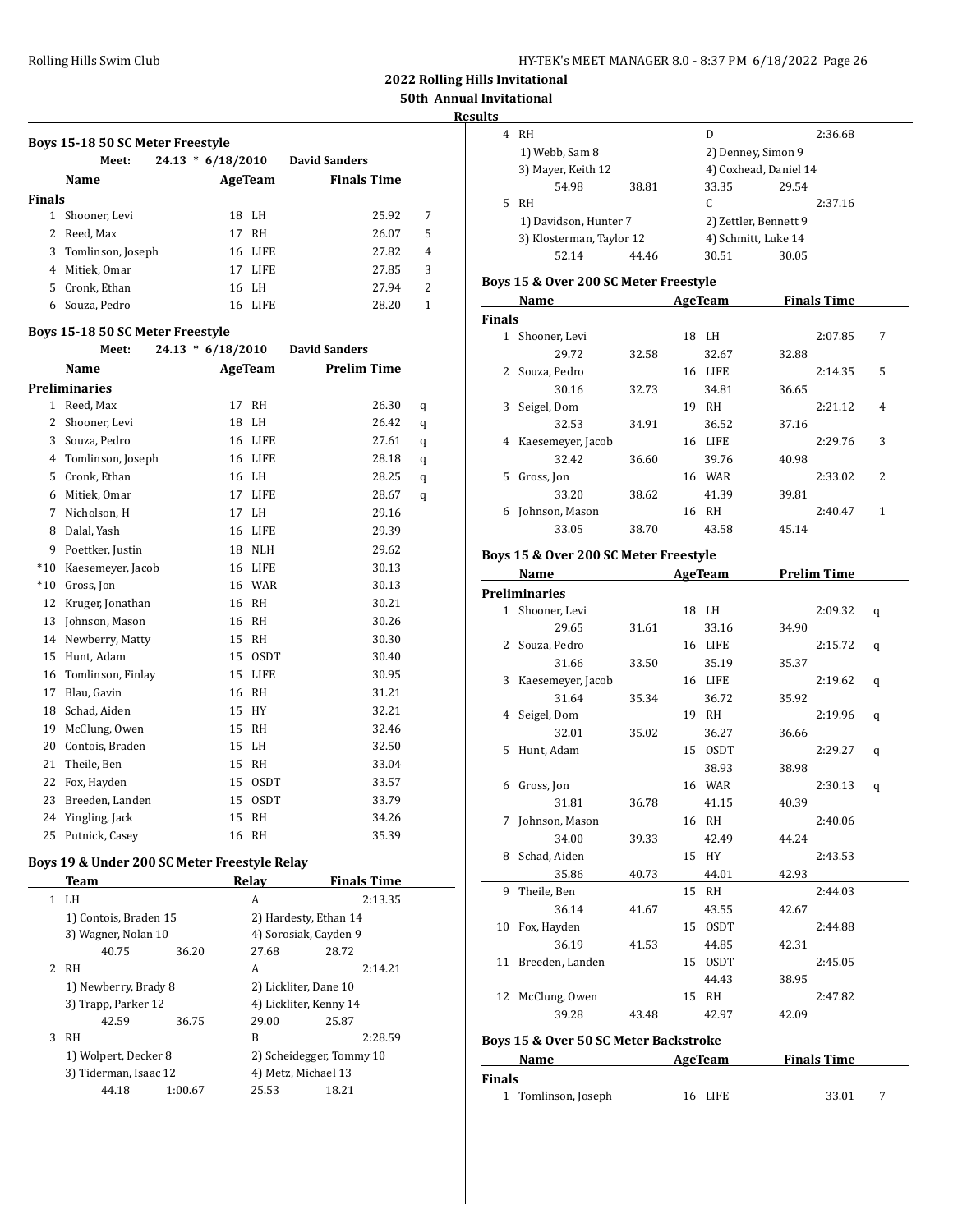| HY-TEK's MEET MANAGER 8.0 - 8:37 PM 6/18/2022 Page 27 |  |  |  |
|-------------------------------------------------------|--|--|--|
|-------------------------------------------------------|--|--|--|

|                | Finals  (Boys 15 & Over 50 SC Meter Backstroke)<br>Name | <b>Example 2</b> AgeTeam | <b>Finals Time</b> |   |
|----------------|---------------------------------------------------------|--------------------------|--------------------|---|
|                | 2 Seigel, Dom                                           | 19 RH                    | 33.59              | 5 |
|                | 3 Cronk, Ethan                                          | 16 LH                    | 35.08              | 4 |
|                | 4 Mitiek, Omar                                          | 17 LIFE                  | 35.14              | 3 |
|                | 5 Tomlinson, Finlay                                     | 15 LIFE                  | 35.55              | 2 |
|                | 6 Newberry, Matty                                       | 15 RH                    | 37.97              | 1 |
|                |                                                         |                          |                    |   |
|                | Boys 15 & Over 50 SC Meter Backstroke                   |                          |                    |   |
|                | Name                                                    | AgeTeam                  | <b>Prelim Time</b> |   |
|                | <b>Preliminaries</b>                                    |                          |                    |   |
| 1              | Seigel, Dom                                             | 19 RH                    | 32.46              | q |
| 2              | Tomlinson, Joseph                                       | 16 LIFE                  | 33.01              | q |
|                | 3 Tomlinson, Finlay                                     | 15 LIFE                  | 34.59              | q |
|                | 4 Cronk, Ethan                                          | 16 LH                    | 34.67              | q |
|                | 5 Mitiek, Omar                                          | 17 LIFE<br>15            | 34.96              | q |
|                | 6 Newberry, Matty                                       | RH<br><b>RH</b>          | 39.10              | q |
|                | 7 Johnson, Mason<br>8 McClung, Owen                     | 16<br>15<br><b>RH</b>    | 39.12<br>40.34     |   |
| 9              | Theile, Ben                                             | 15<br><b>RH</b>          | 40.53              |   |
|                | 10 Fox, Hayden                                          | 15<br><b>OSDT</b>        | 41.09              |   |
|                | 11 Putnick, Casey                                       | 16<br>RH                 | 41.25              |   |
|                | 12 Yingling, Jack                                       | <b>RH</b><br>15          | 41.87              |   |
|                | 13 Schad, Aiden                                         | 15<br>HY                 | 42.57              |   |
|                | 14 Breeden, Landen                                      | 15<br><b>OSDT</b>        | 43.17              |   |
|                |                                                         |                          |                    |   |
|                | Boys 15 & Over 50 SC Meter Breaststroke                 |                          |                    |   |
|                | Name                                                    | AgeTeam                  | <b>Finals Time</b> |   |
| <b>Finals</b>  |                                                         |                          |                    |   |
|                | 1 Shooner, Levi                                         | 18 LH                    | 33.66              | 7 |
|                | 2 Reed, Max                                             | <b>RH</b><br>17          | 34.87              | 5 |
|                | 3 Nicholson, H                                          | 17 LH                    | 34.95              | 4 |
|                | 4 Blau, Gavin                                           | 16 RH                    | 35.85              | 3 |
|                | 5 Poettker, Justin                                      | 18 NLH                   | 37.92              | 2 |
|                | 6 Souza, Pedro                                          | 16 LIFE                  | 37.97              | 1 |
|                | Boys 15 & Over 50 SC Meter Breaststroke                 |                          |                    |   |
|                | Name                                                    | AgeTeam                  | <b>Prelim Time</b> |   |
|                | Preliminaries                                           |                          |                    |   |
|                | 1 Shooner, Levi                                         | 18 LH                    | 33.42              | q |
| $\overline{c}$ | Nicholson, H                                            | 17<br>LH                 | 35.28              | q |
| 3              | Blau, Gavin                                             | <b>RH</b><br>16          | 35.70              | q |
| 4              | Reed, Max                                               | 17<br>RH                 | 35.81              | q |
| 5              | Souza, Pedro                                            | 16<br>LIFE               | 36.43              | q |
| 6              | Poettker, Justin                                        | 18<br>NLH                | 37.57              | q |
| 7              | Kruger, Jonathan                                        | 16<br>RH                 | 39.38              |   |
|                |                                                         | LIFE<br>16               | 39.67              |   |
| 8              | Dalal, Yash                                             |                          |                    |   |
| 9              | Contois, Braden                                         | 15<br>LH                 | 42.78              |   |
| 10             | Newberry, Matty                                         | 15<br>RH                 | 44.12              |   |
| 11             | Theile, Ben                                             | 15<br>RH                 | 44.45              |   |
| 12             | Putnick, Casey                                          | RH<br>16                 | 45.54              |   |
| 13             | Schad, Aiden                                            | 15<br>HY                 | 45.71              |   |
| 14             | Breeden, Landen                                         | 15<br><b>OSDT</b>        | 48.13              |   |

|               | Name                                 |       |    | AgeTeam        | <b>Finals Time</b> |                |
|---------------|--------------------------------------|-------|----|----------------|--------------------|----------------|
| <b>Finals</b> |                                      |       |    |                |                    |                |
|               | 1 Mitiek, Omar                       |       |    | 17 LIFE        | 28.34              | 7              |
|               | 2 Reed, Max                          |       | 17 | RH             | 28.48              | 5              |
|               | 3 Cronk, Ethan                       |       |    | 16 LH          | 30.42              | $\overline{4}$ |
|               | 4 Souza, Pedro                       |       |    | 16 LIFE        | 30.45              | 3              |
|               | 5 Dalal, Yash                        |       |    | 16 LIFE        | 31.58              | 2              |
|               | 6 Seigel, Dom                        |       |    | 19 RH          | 32.74              | $\mathbf{1}$   |
|               | Boys 15 & Over 50 SC Meter Butterfly |       |    |                |                    |                |
|               | Name                                 |       |    | <b>AgeTeam</b> | <b>Prelim Time</b> |                |
|               | <b>Preliminaries</b>                 |       |    |                |                    |                |
|               | 1 Reed, Max                          |       |    | 17 RH          | 29.45              | q              |
|               | 2 Mitiek, Omar                       |       |    | 17 LIFE        | 29.67              | q              |
|               | 3 Souza, Pedro                       |       |    | 16 LIFE        | 29.92              | q              |
|               | 4 Seigel, Dom                        |       |    | 19 RH          | 30.82              | q              |
|               | 5 Cronk, Ethan                       |       |    | 16 LH          | 31.16              | q              |
|               | 6 Dalal, Yash                        |       |    | 16 LIFE        | 31.55              | q              |
| 7             | Nicholson, H                         |       | 17 | LH             | 31.61              |                |
|               | 8 Hunt, Adam                         |       |    | 15 OSDT        | 33.31              |                |
| 9             | Blau, Gavin                          |       | 16 | RH             | 34.09              |                |
|               | 10 Johnson, Mason                    |       |    | 16 RH          | 35.27              |                |
|               | 11 Tomlinson, Finlay                 |       |    | 15 LIFE        | 37.12              |                |
|               | 12 Fox, Hayden                       |       |    | 15 OSDT        | 37.31              |                |
|               | 13 Yingling, Jack                    |       |    | 15 RH          | 38.24              |                |
| $---$         | Kruger, Jonathan                     |       | 16 | <b>RH</b>      | DQ                 |                |
|               |                                      |       |    |                |                    |                |
|               | Boys 15 & Over 100 SC Meter IM       |       |    |                |                    |                |
|               | Name                                 |       |    | <b>AgeTeam</b> | <b>Finals Time</b> |                |
| <b>Finals</b> |                                      |       |    |                |                    |                |
|               | 1 Reed, Max                          |       |    | 17 RH          | 1:09.03            | 7              |
|               | 32.16                                | 36.87 |    |                |                    |                |
|               | 2 Tomlinson, Joseph                  |       |    | 16 LIFE        | 1:09.35            | 5              |
|               | 32.52                                | 36.83 |    |                |                    |                |
| 3             | Seigel, Dom                          |       |    | 19 RH          | 1:10.83            | 4              |
|               | 31.95                                | 38.88 |    |                |                    |                |
|               |                                      |       |    |                |                    |                |
| 4             | Mitiek, Omar                         |       |    | 17 LIFE        | 1:11.92            | 3              |
|               | 32.78                                | 39.14 |    |                |                    |                |
| 5             | Kaesemeyer, Jacob                    |       |    | 16 LIFE        | 1:15.27            | $\overline{2}$ |
|               | 34.85                                | 40.42 |    |                |                    |                |
|               | 6 Tomlinson, Finlay                  |       |    | 15 LIFE        | 1:16.99            | $\mathbf{1}$   |
|               | Boys 15 & Over 100 SC Meter IM       |       |    |                |                    |                |
|               | Name                                 |       |    | <b>AgeTeam</b> | <b>Prelim Time</b> |                |
|               | <b>Preliminaries</b>                 |       |    |                |                    |                |
|               | 1 Reed, Max                          |       |    | 17 RH          | 1:09.39            | q              |
|               | 31.76                                | 37.63 |    |                |                    |                |
| 2             | Seigel, Dom                          |       |    | 19 RH          | 1:10.39            | q              |
|               | 31.78                                | 38.61 |    |                |                    |                |
| 3             | Tomlinson, Joseph                    |       |    | 16 LIFE        | 1:10.47            | q              |
|               | 32.74                                | 37.73 |    |                |                    |                |
| 4             | Mitiek, Omar                         |       |    | 17 LIFE        | 1:14.37            | q              |
|               | 33.88                                | 40.49 |    |                |                    |                |
| 5.            | Kaesemeyer, Jacob                    |       |    | 16 LIFE        | 1:14.78            | q              |